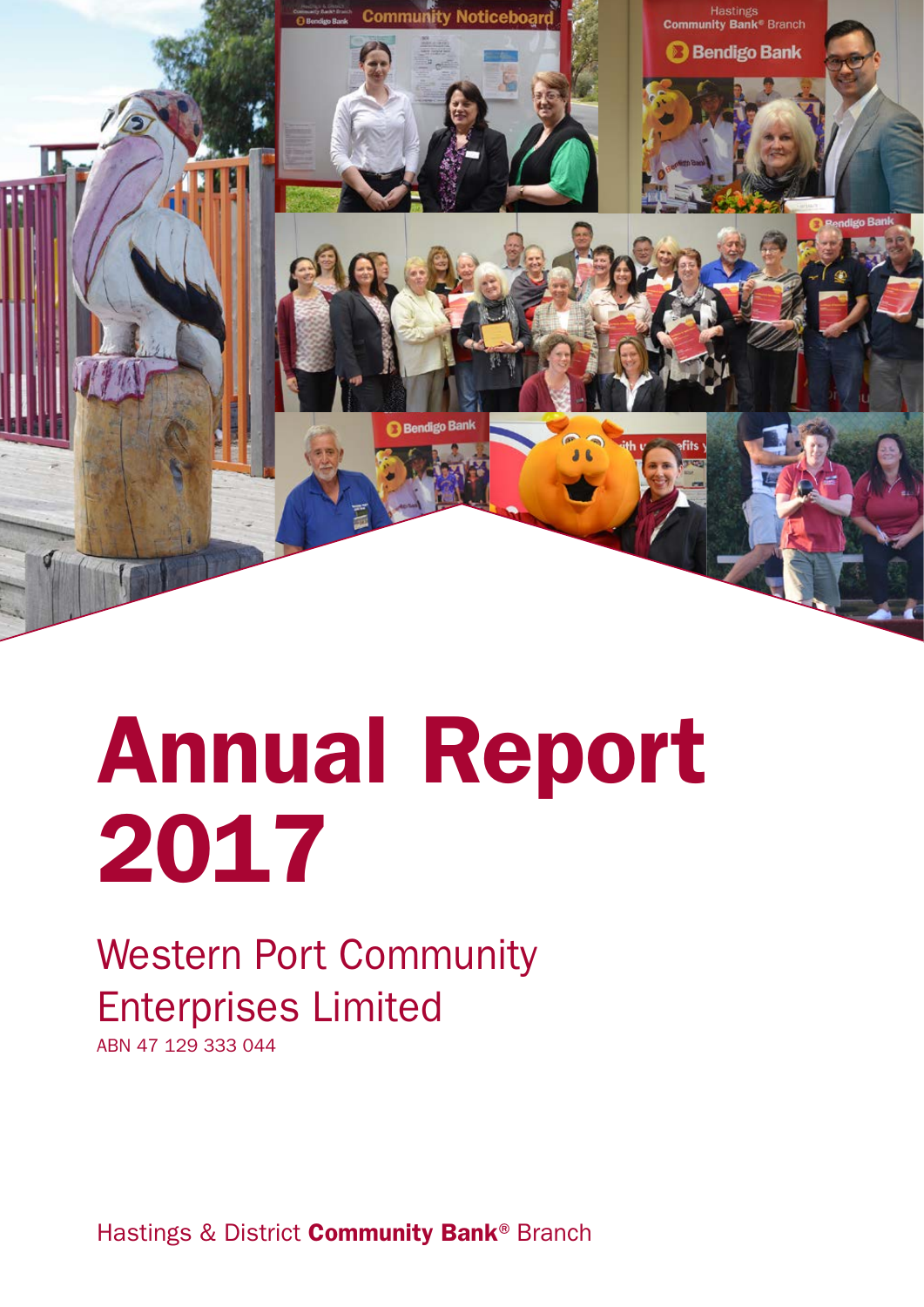## **Contents**

| <b>Chairman's report</b>           | 2  |
|------------------------------------|----|
| Directors' report                  | 4  |
| Auditor's independence declaration | 9  |
| <b>Financial statements</b>        | 10 |
| Notes to the financial statements  | 14 |
| Directors' declaration             | 34 |
| Independent audit report           | 35 |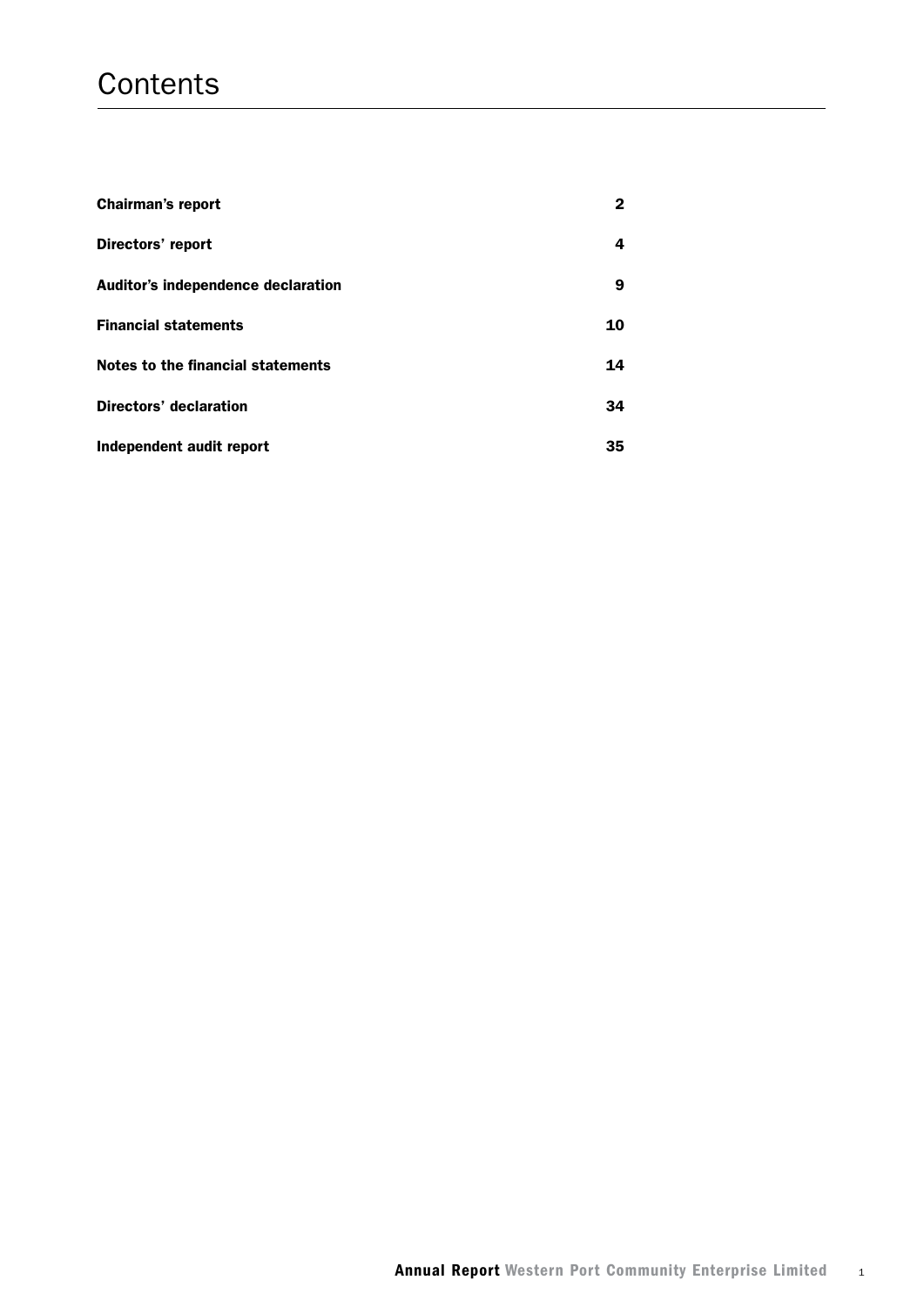## Chairman's report

## For year ending 30 June 2017

At this time each year for the past nine years, I have reported on the progress of our company, both in the market place and within our branch. Also at this time I have indicated that whilst our progress has been slow, we would break into profit. That has always been our belief.

I suppose that if you say things often enough, one day you will be shown as being correct.

In this year I can report that we have now achieved a profit of \$72,231 before tax, and although very small, this end of year profit together with the first two months of trading in the new year, gives us the view that we have finally achieved profits that can be sustained, and increased, in the coming years.

The 12 months to 30 June 2017 have been a year of uncertainty. We went into the year full of promise but lost two Branch Managers during the year, setting us back on both occasions. Trading conditions in the financial sector continued to be tight and with record low interest rates prevailing, we were unable to keep our lending book at the desired growth level.

In terms of the first obstacle, that of Branch Manager, we were very pleased to appoint Rachael Ward in April.

Rachael had previously been with us as a Customer Relations Officer and returns to us having gained valuable experience in branch management. With her plans in place for the branch, we are already seeing some wonderful results.

If you have not already met Rachael, please come to the branch and make yourselves known to her.

In terms of the second obstacle mentioned above, we are acutely aware that we are still in a very low growth period both here in Australia and around the world, and with record low interest rates and a highly competitive environment, revenue growth will continue to be a challenge.

However, given our current level of banking business together with a healthy 'pipeline' of growth in the coming months, we consider we will achieve our budgeted results for the coming year.

Focusing on the past years' profit, we believe it is now time to reward our shareholders by way of a dividend, and whilst this dividend, to be paid in the coming months, can be seen as being small, it hopefully demonstrates our willingness to reward, when able, those who have been patiently supporting us in our endeavours. We certainly appreciate that support and will continue to work towards increased dividends in the coming years.

Whilst we have little control over our revenue, we can certainly manage our costs and these are being kept at an absolute minimum whilst we continue to experience the very necessary revenue growth, albeit not fast enough for your Directors.

We need a continuation of strong business growth to achieve healthy, sustainable profits. If you, as shareholders, have any need for financial or wealth products, let our team help you. If you have relatives or friends requiring such products or advice, let our team help them. This will certainly help us achieve our aims.

Now more than ever we ask for your help in this area. The more growth we attain, the higher profits, higher dividends and higher community contributions we are able to provide.

We continue to support the local community and during the year a further \$40,000 was returned to the community in the way of sponsorships, grants and community involvement. Since opening our doors we have returned in excess of \$ 390,000 to over 90 community groups and organisations. As mentioned previously, this has not impacted on our bottom line as these are funds provided to us by Bendigo Bank as a reward for business growth.

We continue to practice sound Corporate Governance and abide by the many ASIC requirements which places our company in a strong business position.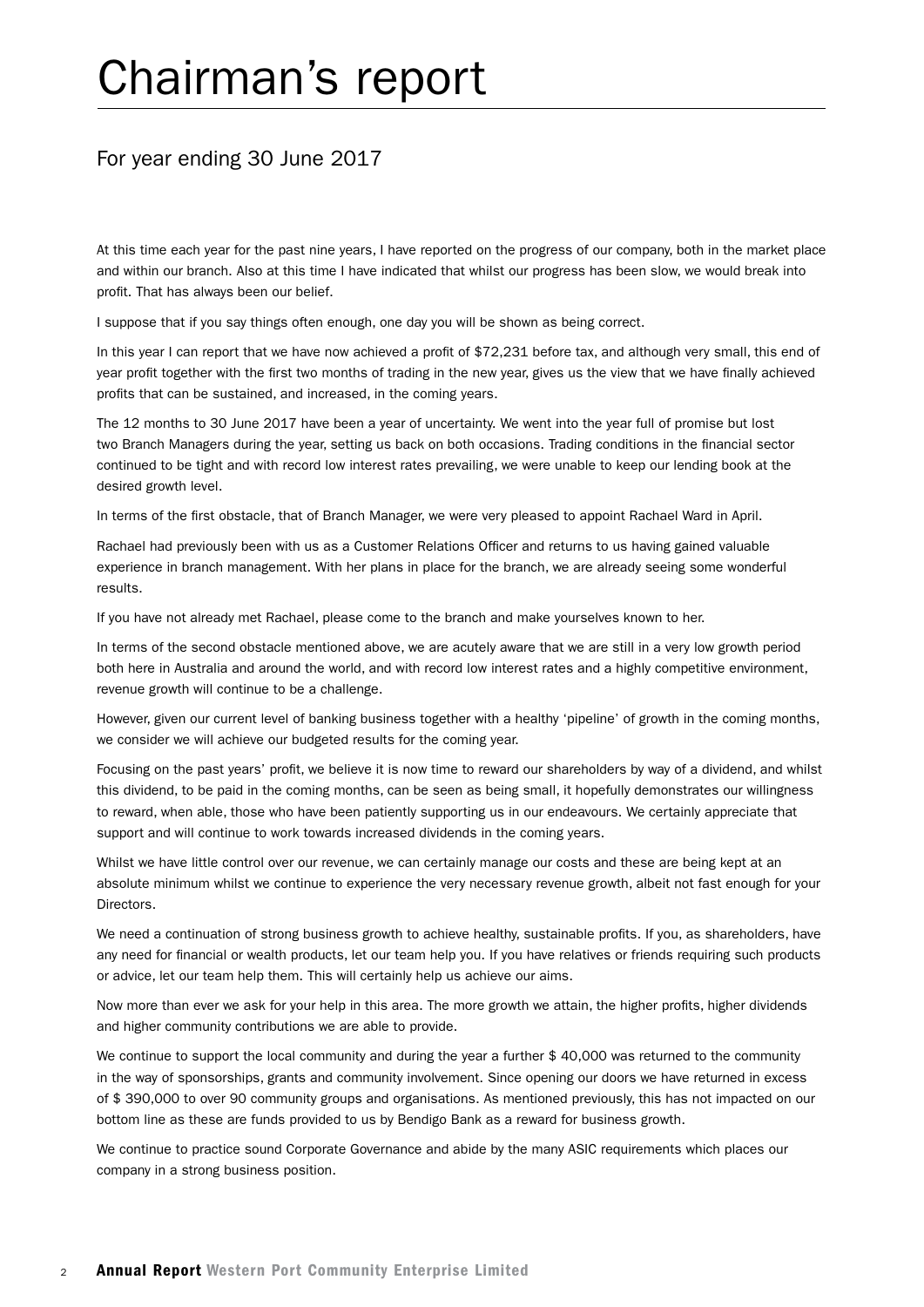As always, our greatest asset is our staff and I thank them for their continuing support. We continue to receive so many accolades from those you assist on a daily basis. Thank you all.

To our Directors. Thank you for the time and effort you give to our company as volunteers. The past nine years have not been easy and without your talents, experience, and valuable time spent on our Company, we would not be where we are today. On a personal basis I thank you all for your support.

And of course, we could not survive without the assistance of our partners, Bendigo and Adelaide Bank. This assistance is endless and unswerving. Thank you.

Finally, to our patient shareholders, thank you for your continued support. I have always been confident of our success, and although it has taken a little longer than planned, knowing that you support what we are doing has meant a lot to me personally and to the Board.

In fact, thanks to all concerned.

s

Vic Rodwell Chairman of the Board of Directors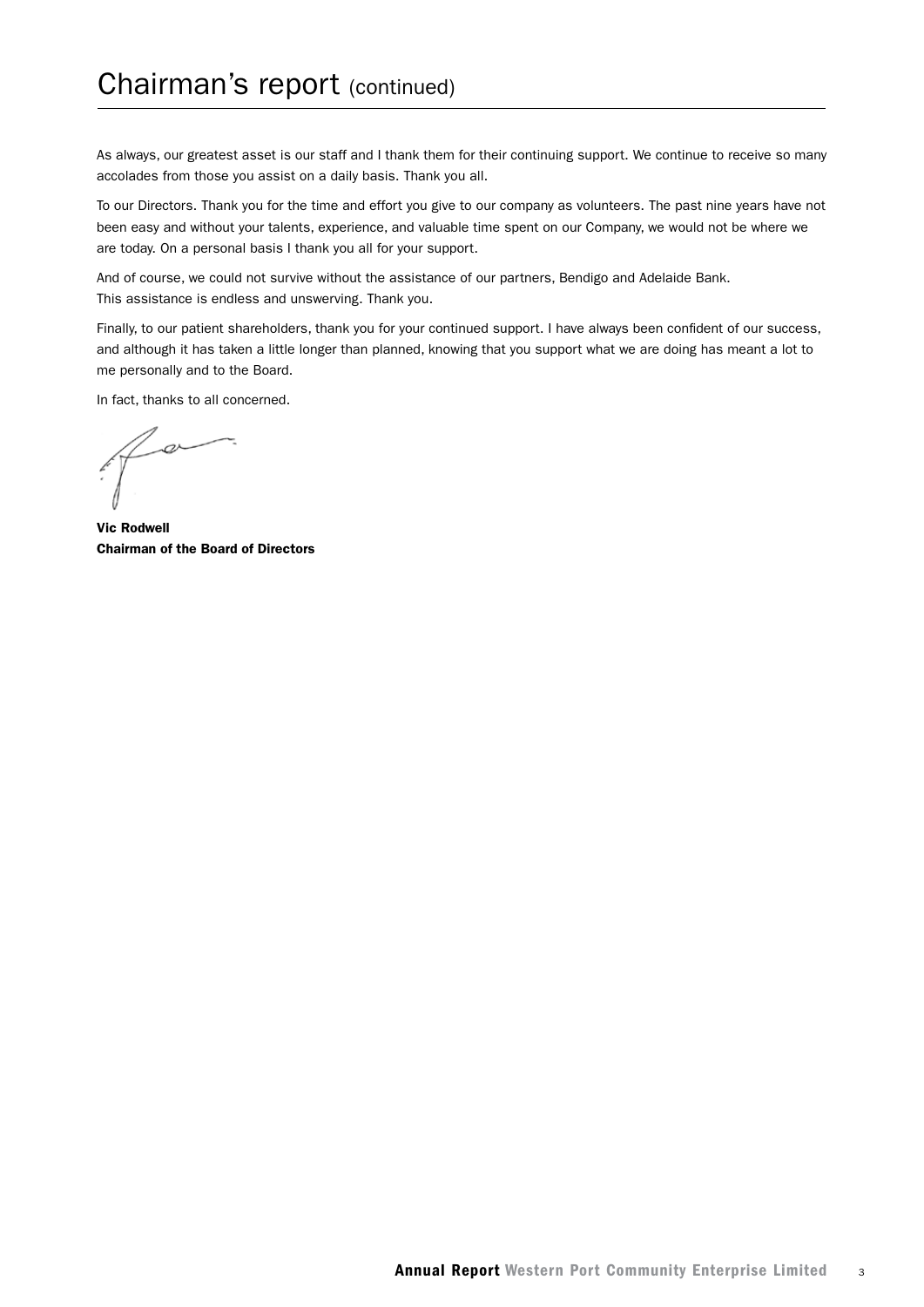## Directors' report

## For the financial year ended 30 June 2017

Your directors submit the financial statements of the company for the financial year ended 30 June 2017.

#### **Directors**

The names and details of the company's directors who held office during or since the end of the financial year:

#### Victor Charles Rodwell

Chairman

Occupation: Retired

Qualifications, experience and expertise: Holds a CPA, Small Business Owner for 40 years. Treasurer of W.C.C.I and President of W.C.C.I on two occasions.

Special responsibilities: Company Secretary, Assistant Treasurer Interest in shares: 50,001

#### John Thomas Crough

Director

Occupation: Retired

Qualifications, experience and expertise: Worked in the finance industry for over 41 years, held the position of Victorian State Manager in a major bank and similar positions in Western Australia and Queensland, as well as being the Chief Executive Officer's representative for the state of Western Australia. Was a Member on a retail board of management for 10 years and a Director of various internal companies.

Special responsibilities: Treasurer

Interest in shares: Nil

#### Stephen Robert Dowling

Director

Occupation: Company Director

Qualifications, experience and expertise: Steve is a successful businessman with extensive experience in both retail & wholesale operations. A director of his own companies in Australia and New Zealand for many years. His background of community service includes working with both community groups and NFPs. He was President of 4WD Victoria for 4 years, was a Military Officer and a Scout leader, is a supporter of The Royal Flying Doctor Service, a former Director of the Gawler Foundation and currently involved with a start up NFP which will work on innovation programs.

Special responsibilities: Community Investment Sub Committee. Interest in shares: 10,000

#### Andrew Venturini

Director

Occupation: Retail Sales

Qualifications, experience and expertise: Diploma of Business, Former Real Estate Agent, Management in Trade/ Plumbing Hardware. Owner/Operator of Small Business and Operations Manager of Electrical/Air Conditioning Business.

Special responsibilities: Community Investment & Building Sub-Committees Interest in shares: 20,000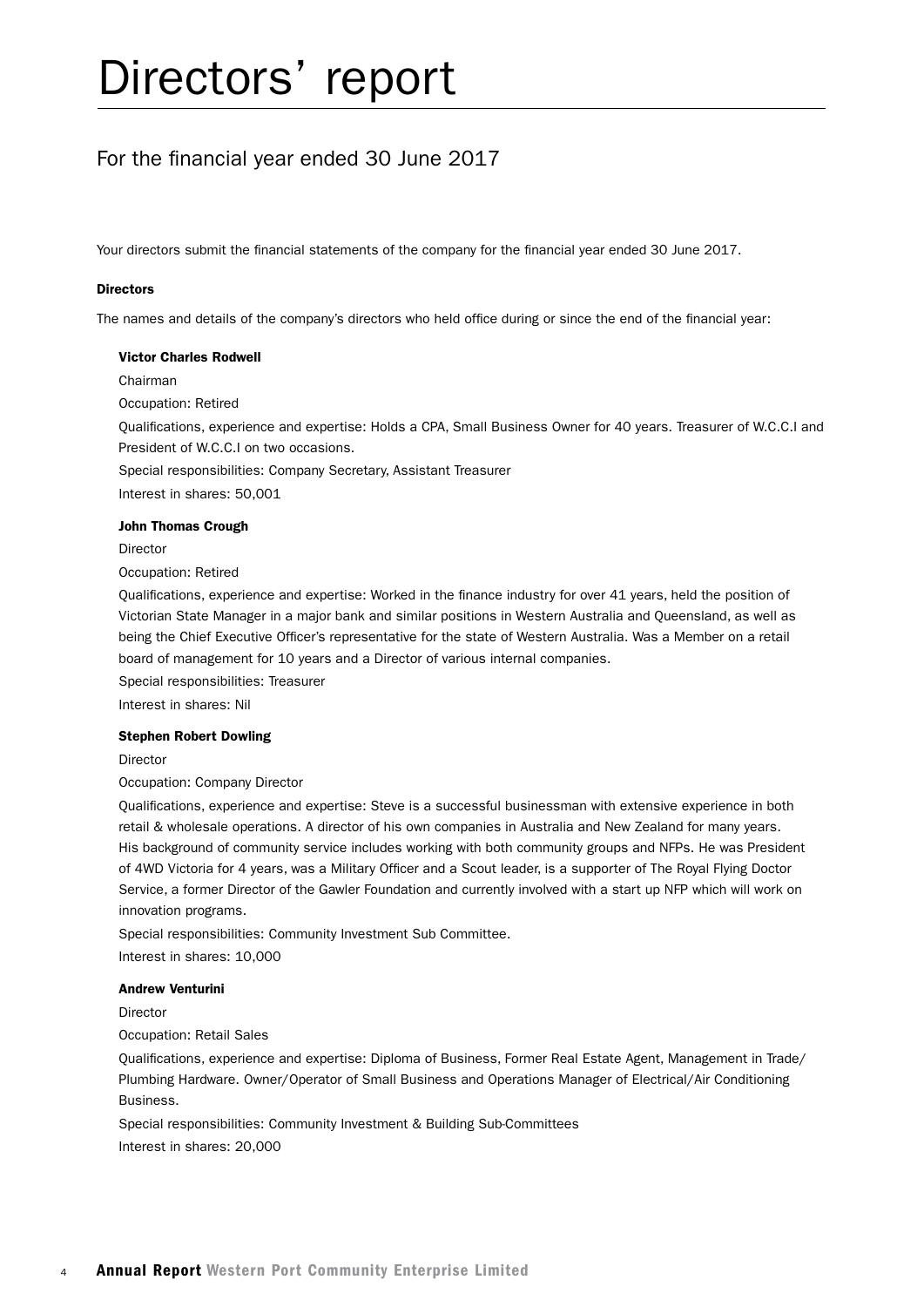#### Directors (continued)

#### Trevor Donald Coleman

Director

Occupation: Retired

Qualifications, experience and expertise: Previously worked in Finance and Insurance industries. Vast experience with management and sales in both industries. Prior to retiring Trevor had his own company which specialised in sales training and management.

Special responsibilities: Community Investment Sub Committee and HR Interest in shares: Nil

#### Dominic Anthony Tallon

Director

Occupation: Real Estate Principal

Qualifications, experience and expertise: Bachelor of Business with Management major. Fully licenced estate agent. Certificate IV in Property Services.

Special responsibilities: Community Investment Sub-Committee

Interest in shares: Nil

#### Warren Bray Cecil

Director

Occupation: Strategic Funding

Qualifications, experience and expertise: Warren has a widespread background in business to business sales and marketing within the events, hospitality and automotive sectors. He has an in-depth understanding of the Australian funding landscape with extensive exposure within the corporate, for-purpose and public sectors.

Other current directorships: Dolphin Research Institute and Mentis Assist

Special responsibilities: Marketing and Fundraising Sub Committee

Interest in shares: Nil

#### Karen Maree Mann

Director (Appointed 31 May 2017)

Occupation: Owner newsXpress Hastings

Qualifications, experience and expertise: Previously worked in the finance industry for 20+ years. Roles included; service, sales, home loan specialist, senior sales consultant, branch manager, assistant manager and relationship manager (business lending). Managing over \$1M with a portfolio of 40 customers. Community involvement has always been important and Karen is proudly a charter member of the Rotary Club of Albury Wodonga Sunrise Inc (2012), holding executive roles, including President and Secretary since commencement, until relocation to Hasting in March 2017. Currently Managing Director of newsXpress Hastings.

Special responsibilities: Nil

Interest in shares: Nil

#### Pamela Elizabeth Ford

Director (Resigned 23 November 2016)

Occupation: Retired, previously worked as a consultant.

Qualifications, experience and expertise: Senior Executive Manager in Local and State Governments, Wallaroo Primary School Council Community Representative, Mornington Dog Obedience Club Secretary, Crib Point Cemetery Trust Member, Western Port Tourist Information Centre Coordinator. Extensive expertise in NFP and community development projects State-wide. Bachelor of Arts (Monash), Diploma in Welfare Studies, Cert IV Workplace Training and Assessment, Institute of Company Directors studies.

Special responsibilities: Chair of HR Sub Committee

Interest in shares: 1,001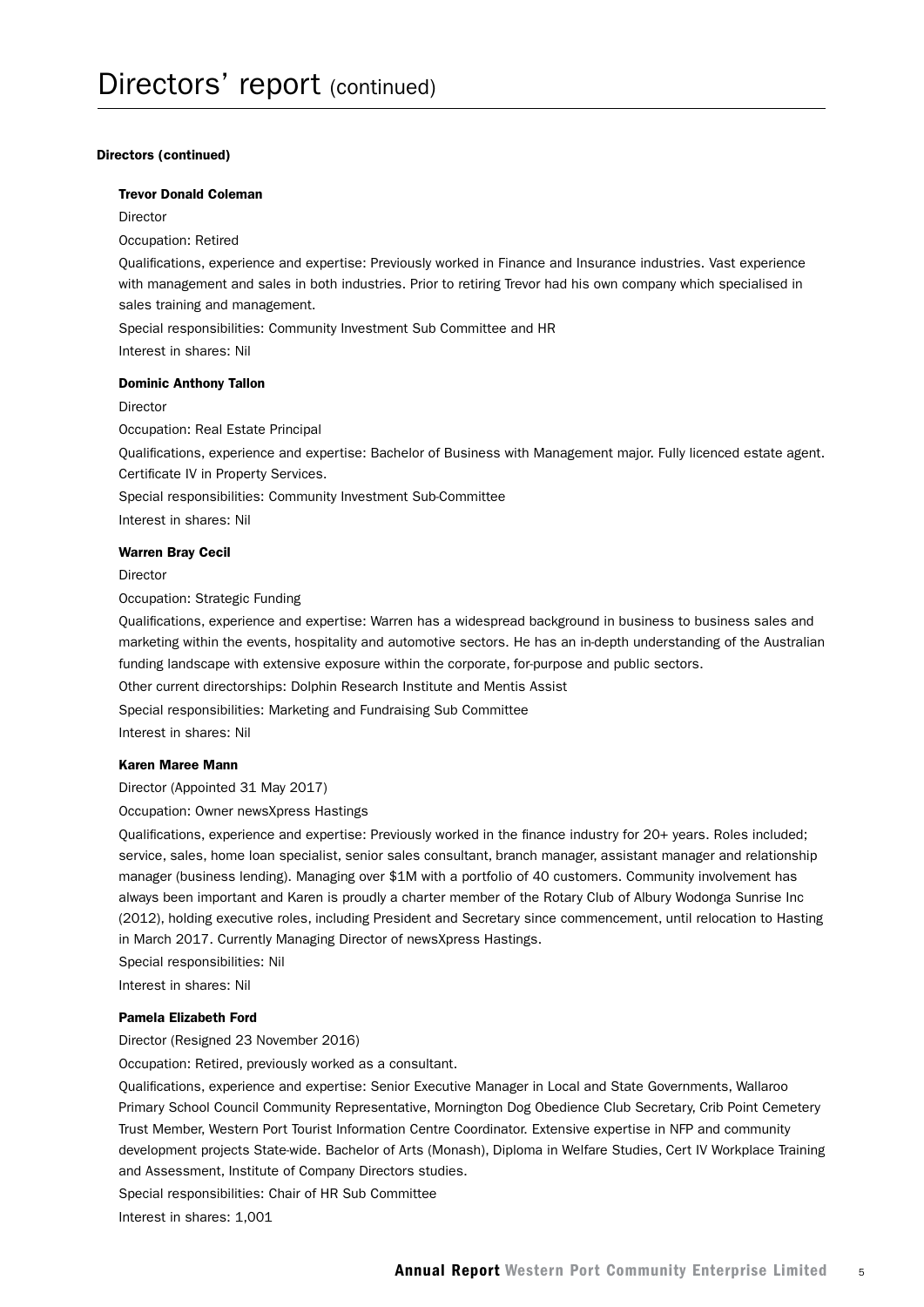#### Directors (continued)

#### Aled Francis Roberts

Director (Resigned 23 November 2016)

Occupation: Business Consultant

Qualifications, experience and expertise: Chartered Accountant, Bachelor of Arts (Modern Languages), Certificate IV in Training and Assessment, Diploma of Business. Past occupations include being an Audit Manager, Finance Director and a Risk Manager. Skilled in management, training, consulting, facilitation, and coaching. Youth Director at Somerville Rotary.

Special responsibilities: Business Development Sub Committee

Interest in shares: Nil

#### Paul John Hanson

Director (Resigned 5 October 2016)

Occupation: Copywriter & Marketing Consultant

Qualifications, experience and expertise: Freelance Copywriter and Marketing Consultant for technology companies in Australia and abroad. Over 25 years' experience managing IT projects for corporate and government organisations in Australia and the UK. Developed and ran online marketing campaigns, with experience in website development and marketing strategies.

Special responsibilities: None

Interest in shares: Nil

Directors were in office for this entire year unless otherwise stated.

No directors have material interests in contracts or proposed contracts with the company.

#### Company Secretary

The company secretary is Victor Rodwell. Victor was originally appointed company secretary on 30 November 2011 and was re-appointed company secretary after Aled Francis Roberts resigned 1 September 2016 (Aled took over the role from Victor 1 July 2016). Victor Rodwell's qualifications and experience include being a Certified Practising Accountant. Victor has extensive experience in running a variety of businesses.

#### Principal Activities

The principal activities of the company during the financial year were facilitating **Community Bank®** services under management rights to operate a franchised branch of Bendigo and Adelaide Bank Limited.

There have been no significant changes in the nature of these activities during the year.

#### Operating results

Operations have continued to perform in line with expectations. The profit/(loss) of the company for the financial year after provision for income tax was:

|        | Year ended 30 June 2017   Year ended 30 June 2016 |
|--------|---------------------------------------------------|
| 52.408 | (6,681)                                           |

#### Dividends

No dividends were declared or paid for the previous year and the directors recommend that no dividend be paid for the current year.

#### Significant changes in the state of affairs

In the opinion of the directors there were no significant changes in the state of affairs of the company that occurred during the financial year under review not otherwise disclosed in this report or the financial statements.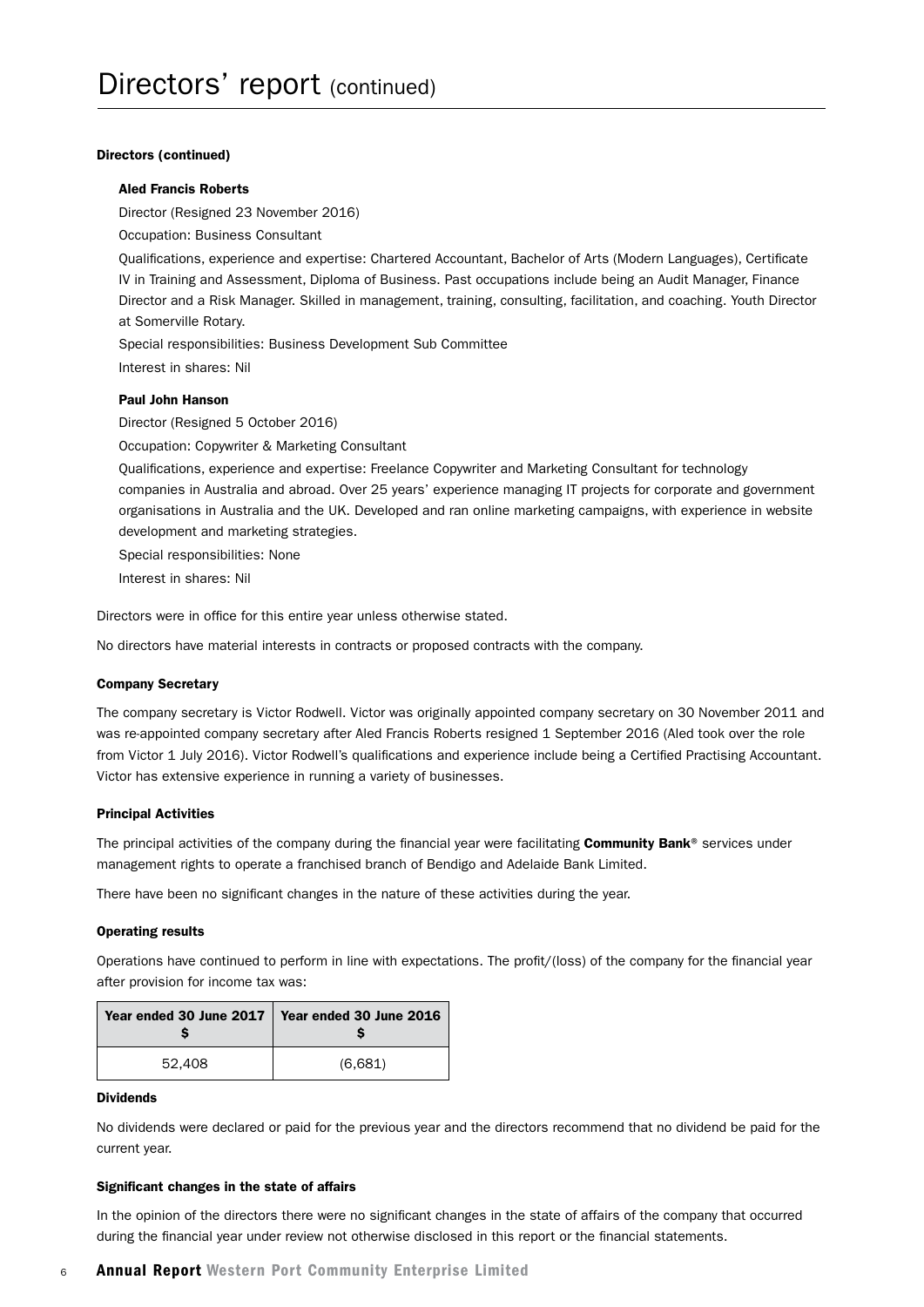#### Events since the end of the financial year

There are no matters or circumstances that have arisen since the end of the financial year that have significantly affected or may significantly affect the operations of the company the results of those operations or the state of affairs of the company, in future years.

#### Likely developments

The company will continue its policy of facilitating banking services to the community.

#### Environmental regulation

The company is not subject to any significant environmental regulation.

#### Directors' benefits

No director has received or become entitled to receive, during or since the financial year, a benefit because of a contract made by the company, controlled entity or related body corporate with a director, a firm which a director is a member or an entity in which a director has a substantial financial interest.

#### Indemnification and insurance of directors and officers

The company has indemnified all directors and the manager in respect of liabilities to other persons (other than the company or related body corporate) that may arise from their position as directors or manager of the company except where the liability arises out of conduct involving the lack of good faith.

Disclosure of the nature of the liability and the amount of the premium is prohibited by the confidentiality clause of the contract of insurance. The company has not provided any insurance for an auditor of the company or a related body corporate.

#### Directors' meetings

The number of directors' meetings attended by each of the directors of the company during the year were:

|                                                   | <b>Directors' Meetings</b> |                 |
|---------------------------------------------------|----------------------------|-----------------|
|                                                   | <b>Eligible</b>            | <b>Attended</b> |
| Victor Charles Rodwell**                          | 12                         | 10              |
| John Thomas Crough ***                            | 12                         | 7               |
| <b>Stephen Robert Dowling</b>                     | 12                         | 10              |
| <b>Trevor Donald Coleman</b>                      | 12                         | 2               |
| Dominic Anthony Tallon                            | 12                         | 7               |
| Andrew Venturini                                  | 12                         | 11              |
| Warren Bray Cecil*                                | 12                         | 1               |
| Karen Maree Mann (Appointed 31 May 2017)          | 1                          | 1               |
| Pamela Elizabeth Ford (Resigned 23 November 2016) | 3                          | 3               |
| Aled Francis Roberts (Resigned 23 November 2016)  | $\overline{2}$             | 2               |
| Paul John Hanson (Resigned 5 October 2016)        | 3                          | 2               |

\* Leave of absence - July 2016 - May 2017

\*\* Leave of absence - July 2016 - September 2016

\*\*\* Leave of absence - May 2016 - October 2016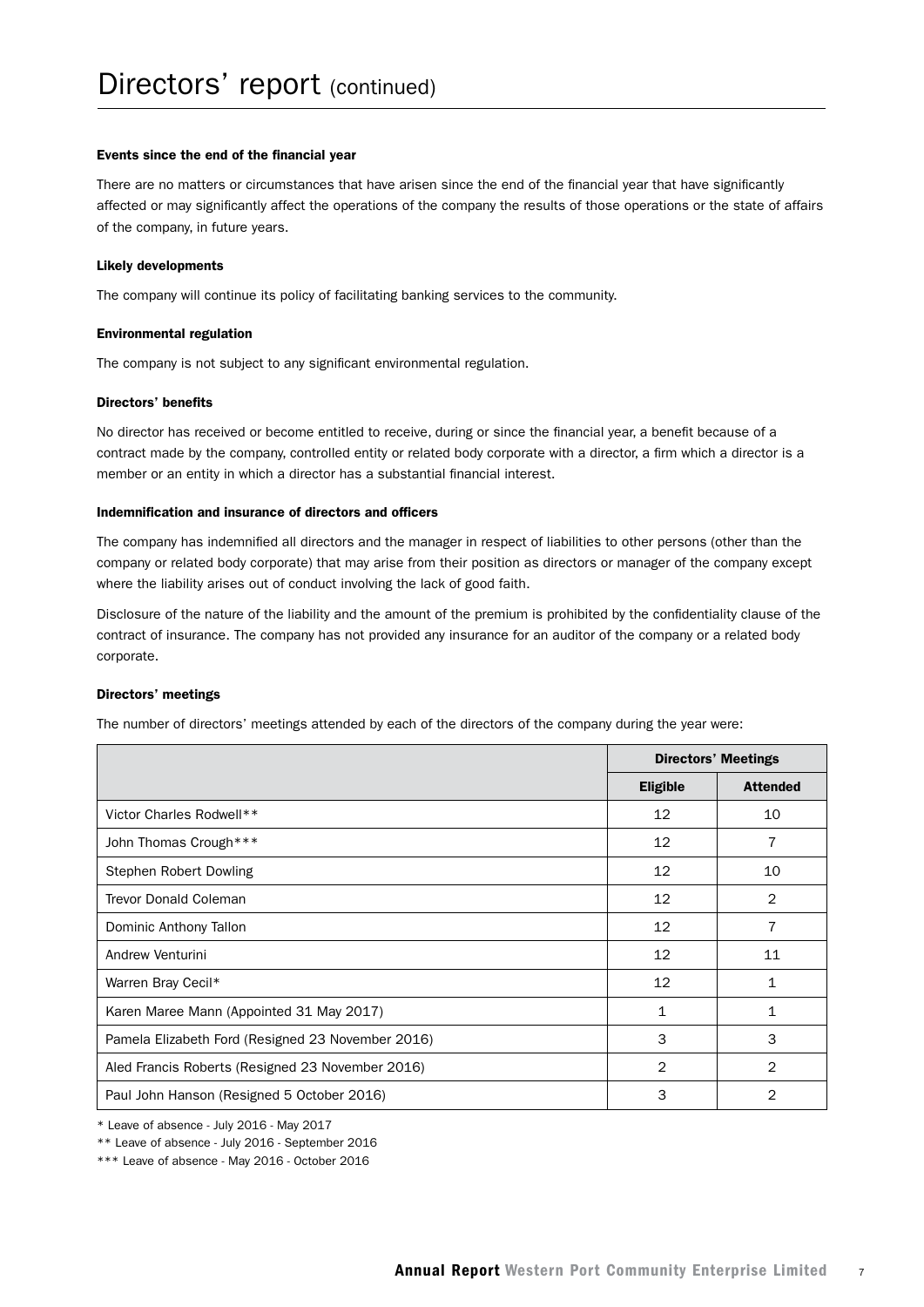#### Proceedings on behalf of the company

No person has applied to the Court under section 237 of the Corporations Act 2001 for leave to bring proceedings on behalf of the company, or to intervene in any proceedings to which the company is a party, for the purpose of taking responsibility on behalf of the company for all or part of those proceedings.

No proceedings have been brought or intervened in on behalf of the company with leave of the Court under section 237 of the Corporations Act 2001.

#### Non audit services

The company may decide to employ the auditor on assignments additional to their statutory duties where the auditor's expertise and experience with the company are important. Details of the amounts paid or payable to the auditor (Andrew Frewin Stewart) for audit and non audit services provided during the year are set out in the notes to the accounts.

The board of directors has considered the position and is satisfied that the provision of the non-audit services is compatible with the general standard of independence for auditors imposed by the Corporations Act 2001.

The directors are satisfied that the provision of non-audit services by the auditor, as set out in the notes did not compromise the auditor independence requirements of the Corporations Act 2001 for the following reasons:

- all non-audit services have been reviewed by the board to ensure they do not impact on the impartiality and objectivity of the auditor
- none of the services undermine the general principles relating to auditor independence as set out in APES 110 Code of Ethics for Professional Accountants, including reviewing or auditing the auditor's own work, acting in a management or a decision-making capacity for the company, acting as advocate for the company or jointly sharing economic risk and rewards.

#### Auditor's independence declaration

A copy of the auditor's independence declaration as required under section 307C of the Corporations Act 2001 is set out on page 9.

Signed in accordance with a resolution of the board of directors at Hastings, Victoria on 5 September 2017.

Victor Charles Rodwell, Chairman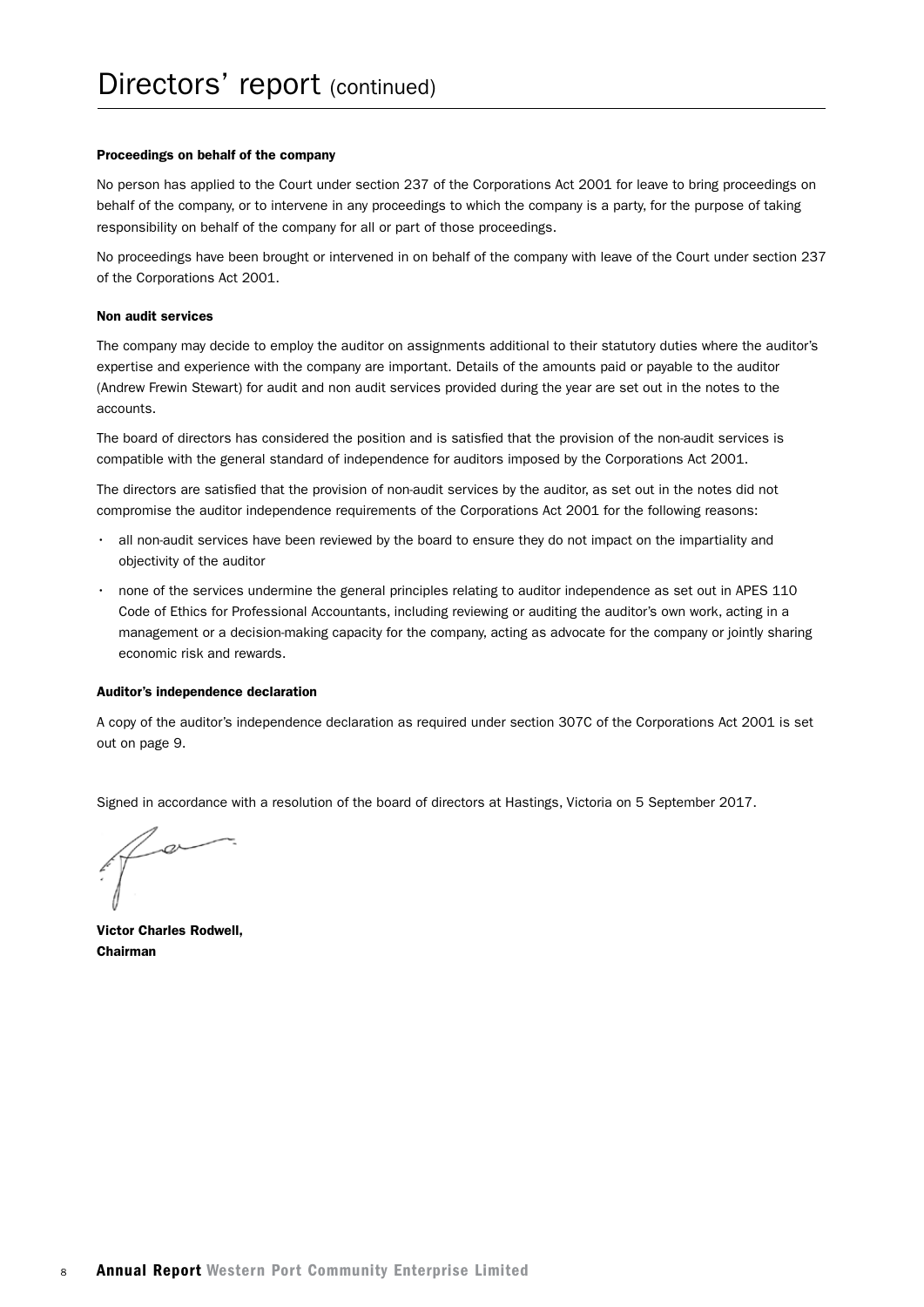## Auditor's independence declaration



PO Box 454, Bendigo 3552 03 5443 0344 afsbendigo.com.au

#### Lead auditor's independence declaration under section 307C of the Corporations Act 2001 to the directors of Western Port Community Enterprise Limited

As lead auditor for the audit of Western Port Community Enterprise Limited for the year ended 30 June 2017, I declare that, to the best of my knowledge and belief, there have been:

- i) no contraventions of the auditor independence requirements of the Corporations Act 2001 in relation to the audit; and
- ii) no contraventions of any applicable code of professional conduct in relation to the audit.

**Andrew Frewin Stewart** 61 Bull Street, Bendigo Vic 3550 Dated: 5 September 2017

**David Hutchings Lead Auditor** 

Taxation | Audit | Business Services n. ABN 51 061 795 337 Liability limited by a sch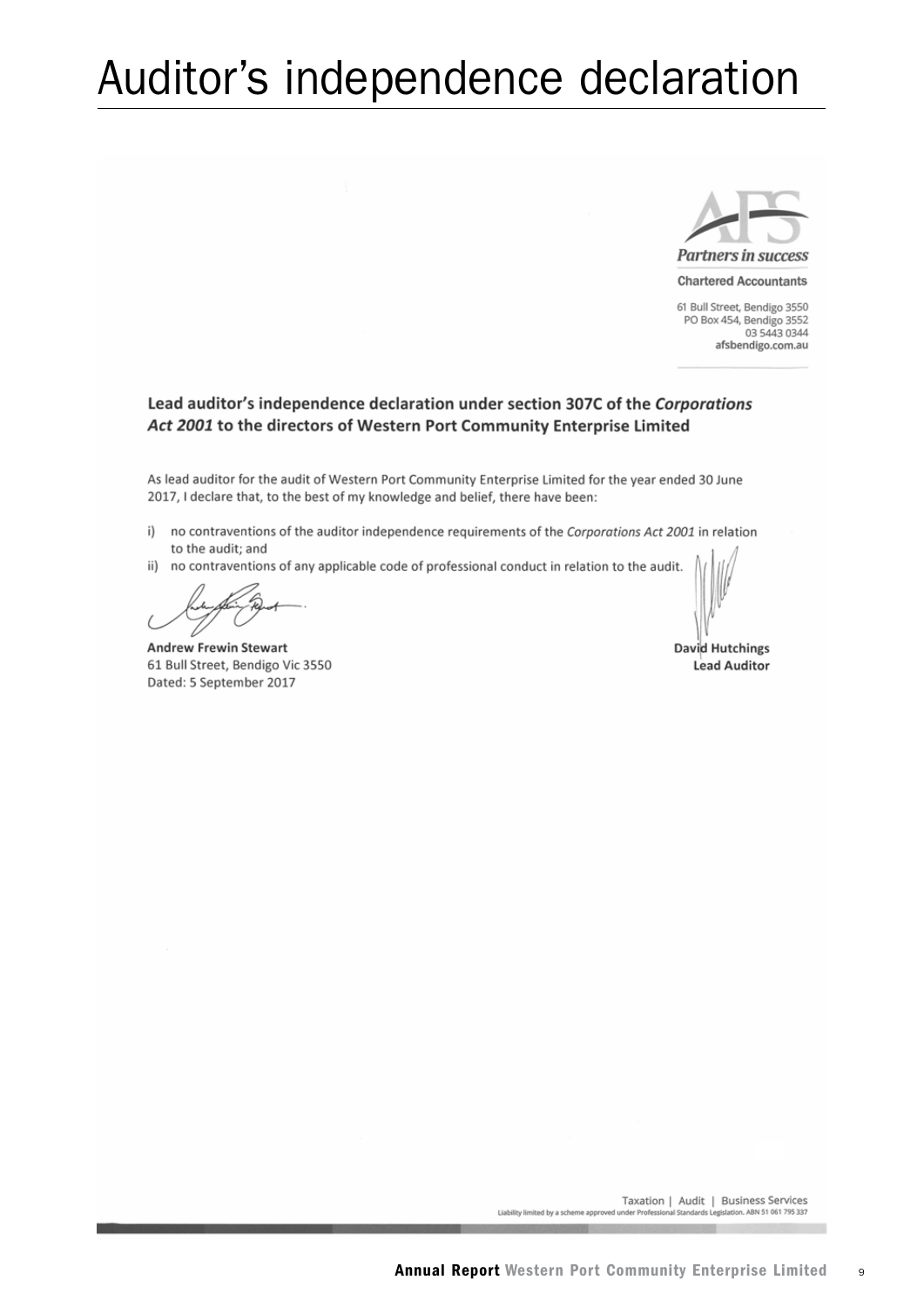## Financial statements

## Statement of Profit or Loss and Other Comprehensive Income for the year ended 30 June 2017

|                                                                                                      | <b>Notes</b> | 2017<br>\$ | 2016<br>\$ |
|------------------------------------------------------------------------------------------------------|--------------|------------|------------|
| Revenue from ordinary activities                                                                     | 4            | 608,663    | 578,327    |
| Employee benefits expense                                                                            |              | (295, 709) | (320, 062) |
| Charitable donations, sponsorship, advertising and promotion                                         |              | (25, 533)  | (44,091)   |
| Occupancy and associated costs                                                                       |              | (72, 235)  | (69, 983)  |
| Systems costs                                                                                        |              | (19, 368)  | (20, 908)  |
| Depreciation and amortisation expense                                                                | 5            | (28, 318)  | (28,008)   |
| Finance costs                                                                                        | 5            | (5,630)    | (7,677)    |
| General administration expenses                                                                      |              | (89, 639)  | (86, 746)  |
| Profit before income tax expense                                                                     |              | 72,231     | 852        |
| Income tax expense                                                                                   | 6            | (19, 823)  | (7, 533)   |
| Profit/(loss) after income tax expense                                                               |              | 52,408     | (6,681)    |
| Total comprehensive income for the year attributable to the<br>ordinary shareholders of the company: |              | 52,408     | (6,681)    |
|                                                                                                      |              |            |            |
| <b>Earnings per share</b>                                                                            |              | ¢          | ¢          |
| Basic earnings per share                                                                             | 22           | 6.70       | (0.85)     |

The accompanying notes form part of these financial statements.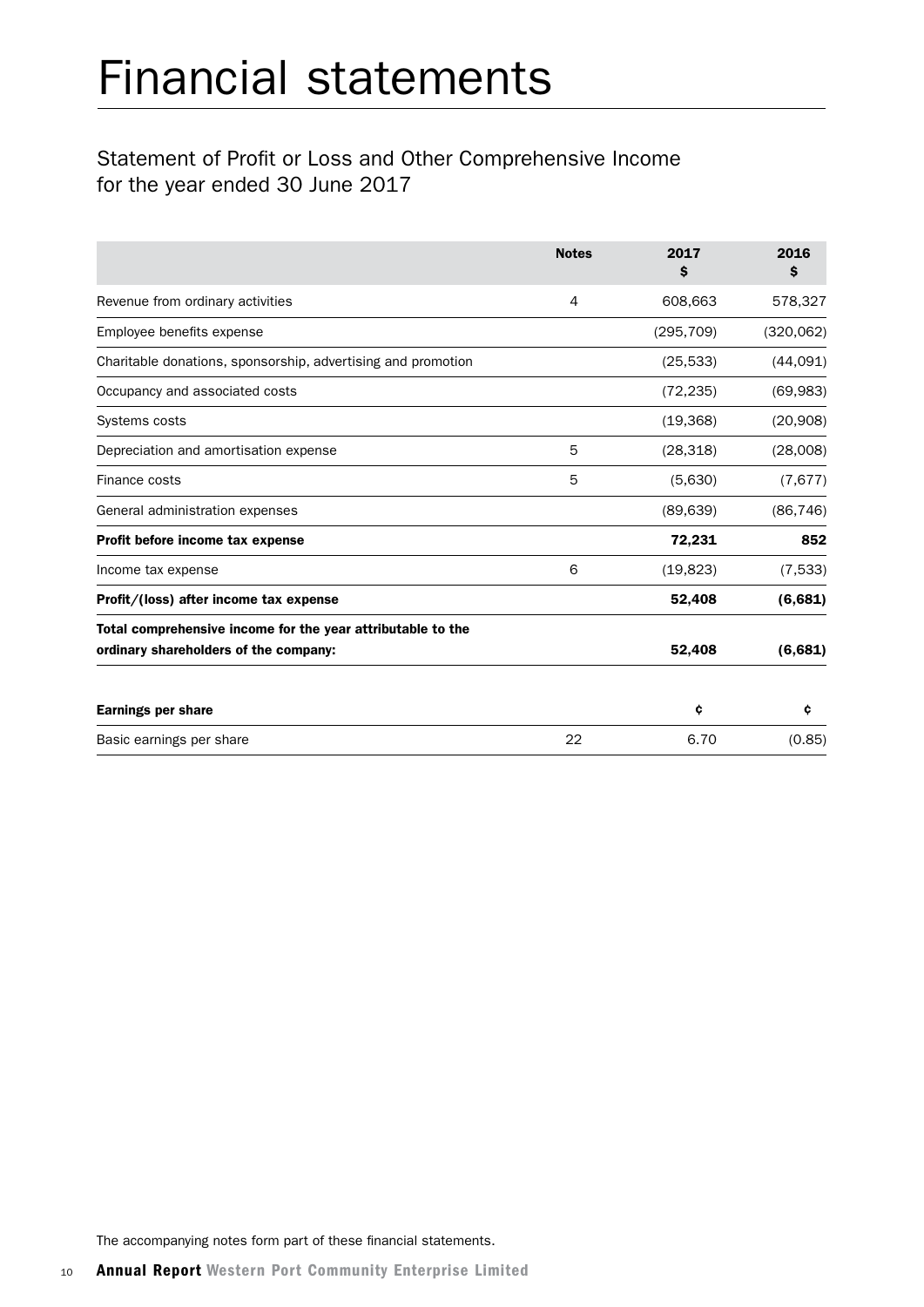## Balance Sheet as at 30 June 2017

|                                      | <b>Notes</b>   | 2017<br>\$ | 2016<br>\$ |
|--------------------------------------|----------------|------------|------------|
| <b>ASSETS</b>                        |                |            |            |
| <b>Current Assets</b>                |                |            |            |
| Cash and cash equivalents            | $\overline{7}$ |            | 41         |
| Trade and other receivables          | 8              | 54,295     | 46,681     |
| <b>Total Current Assets</b>          |                | 54,295     | 46,722     |
| <b>Non-Current Assets</b>            |                |            |            |
| Property, plant and equipment        | $\mathsf 9$    | 110,527    | 123,255    |
| Intangible assets                    | 10             | 13,844     | 27,689     |
| Deferred tax asset                   | 11             | 179,475    | 199,298    |
| <b>Total Non-Current Assets</b>      |                | 303,846    | 350,242    |
| <b>Total Assets</b>                  |                | 358,141    | 396,964    |
| <b>LIABILITIES</b>                   |                |            |            |
| <b>Current Liabilities</b>           |                |            |            |
| Trade and other payables             | 12             | 52,568     | 41,762     |
| Provisions                           | 14             | 9,563      | 11,310     |
| <b>Total Current Liabilities</b>     |                | 62,131     | 53,072     |
| <b>Non-Current Liabilities</b>       |                |            |            |
| Borrowings                           | 13             | 84,223     | 181,646    |
| Provisions                           | 14             | 10,597     | 13,464     |
| <b>Total Non-Current Liabilities</b> |                | 94,820     | 195,110    |
| <b>Total Liabilities</b>             |                | 156,951    | 248,182    |
| <b>Net Assets</b>                    |                | 201,190    | 148,782    |
| <b>Equity</b>                        |                |            |            |
| Issued capital                       | 15             | 769,898    | 769,898    |
| <b>Accumulated losses</b>            | 16             | (568, 708) | (621, 116) |
| <b>Total Equity</b>                  |                | 201,190    | 148,782    |

The accompanying notes form part of these financial statements.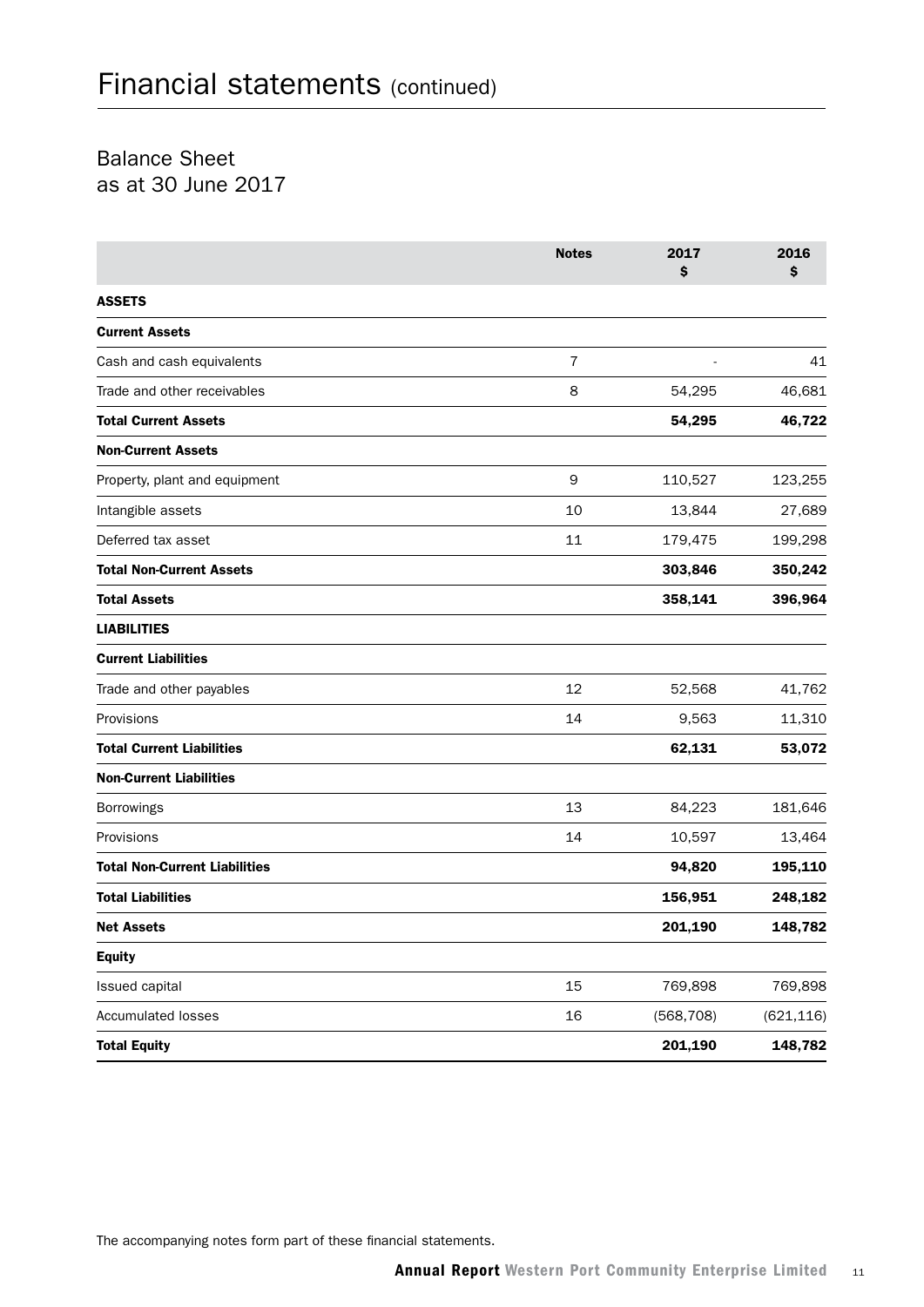## Statement of Changes in Equity for the year ended 30 June 2017

|                                                       | <b>Issued</b><br>capital<br>s | <b>Accumulated</b><br>losses<br>\$ | <b>Total</b><br>equity<br>\$ |
|-------------------------------------------------------|-------------------------------|------------------------------------|------------------------------|
| Balance at 1 July 2015                                | 769,898                       | (614, 435)                         | 155,463                      |
| Total comprehensive income for the year               |                               | (6,681)                            | (6,681)                      |
| Transactions with owners in their capacity as owners: |                               |                                    |                              |
| Shares issued during period                           |                               |                                    |                              |
| Costs of issuing shares                               |                               |                                    |                              |
| Dividends provided for or paid                        |                               |                                    |                              |
| Balance at 30 June 2016                               | 769,898                       | (621, 116)                         | 148,782                      |
| Balance at 1 July 2016                                | 769,898                       | (621, 116)                         | 148,782                      |
| Total comprehensive income for the year               |                               | 52,408                             | 52,408                       |
| Transactions with owners in their capacity as owners: |                               |                                    |                              |
| Shares issued during period                           |                               |                                    |                              |
| Costs of issuing shares                               |                               |                                    |                              |
| Dividends provided for or paid                        |                               |                                    |                              |
| Balance at 30 June 2017                               | 769,898                       | (568, 708)                         | 201,190                      |

The accompanying notes form part of these financial statements.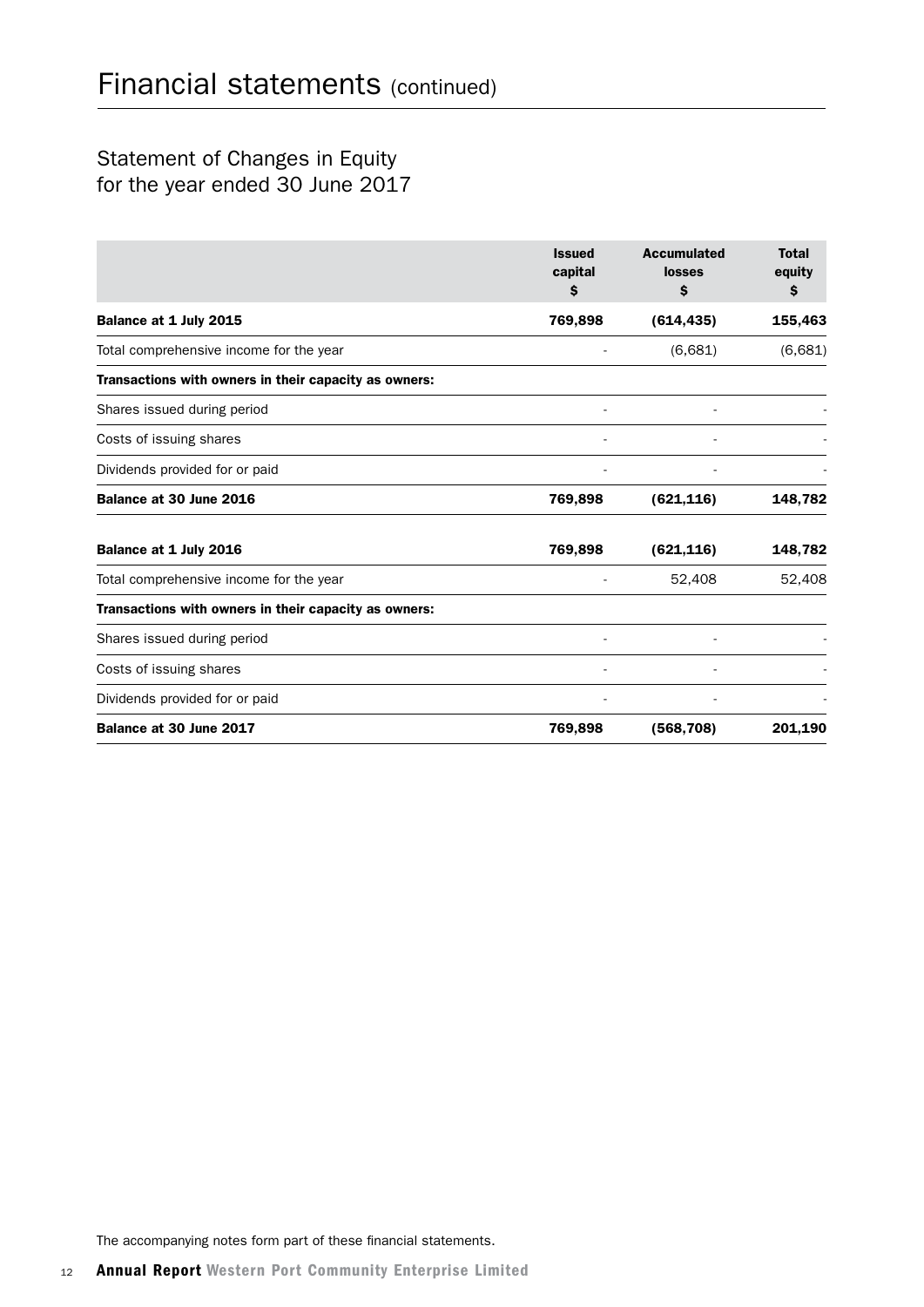## Statement of Cash Flows for the year ended 30 June 2017

|                                                                  | <b>Notes</b> | 2017<br>Ş  | 2016<br>\$. |
|------------------------------------------------------------------|--------------|------------|-------------|
| Cash flows from operating activities                             |              |            |             |
| Receipts from customers                                          |              | 673,436    | 643,746     |
| Payments to suppliers and employees                              |              | (568, 678) | (643, 104)  |
| Interest paid                                                    |              | (5,630)    | (7,677)     |
| Net cash provided by/(used in) operating activities              | 17           | 99,128     | (7,035)     |
| Cash flows from investing activities                             |              |            |             |
| Payments for property, plant and equipment                       |              | (1,746)    |             |
| Payments for intangible assets                                   |              |            | (13, 844)   |
| Net cash used in investing activities                            |              | (1,746)    | (13, 844)   |
| Net increase/(decrease) in cash held                             |              | 97,382     | (20, 879)   |
| Cash and cash equivalents at the beginning of the financial year |              | (181, 605) | (160, 726)  |
| Cash and cash equivalents at the end of the financial year       | 7(a)         | (84, 223)  | (181, 605)  |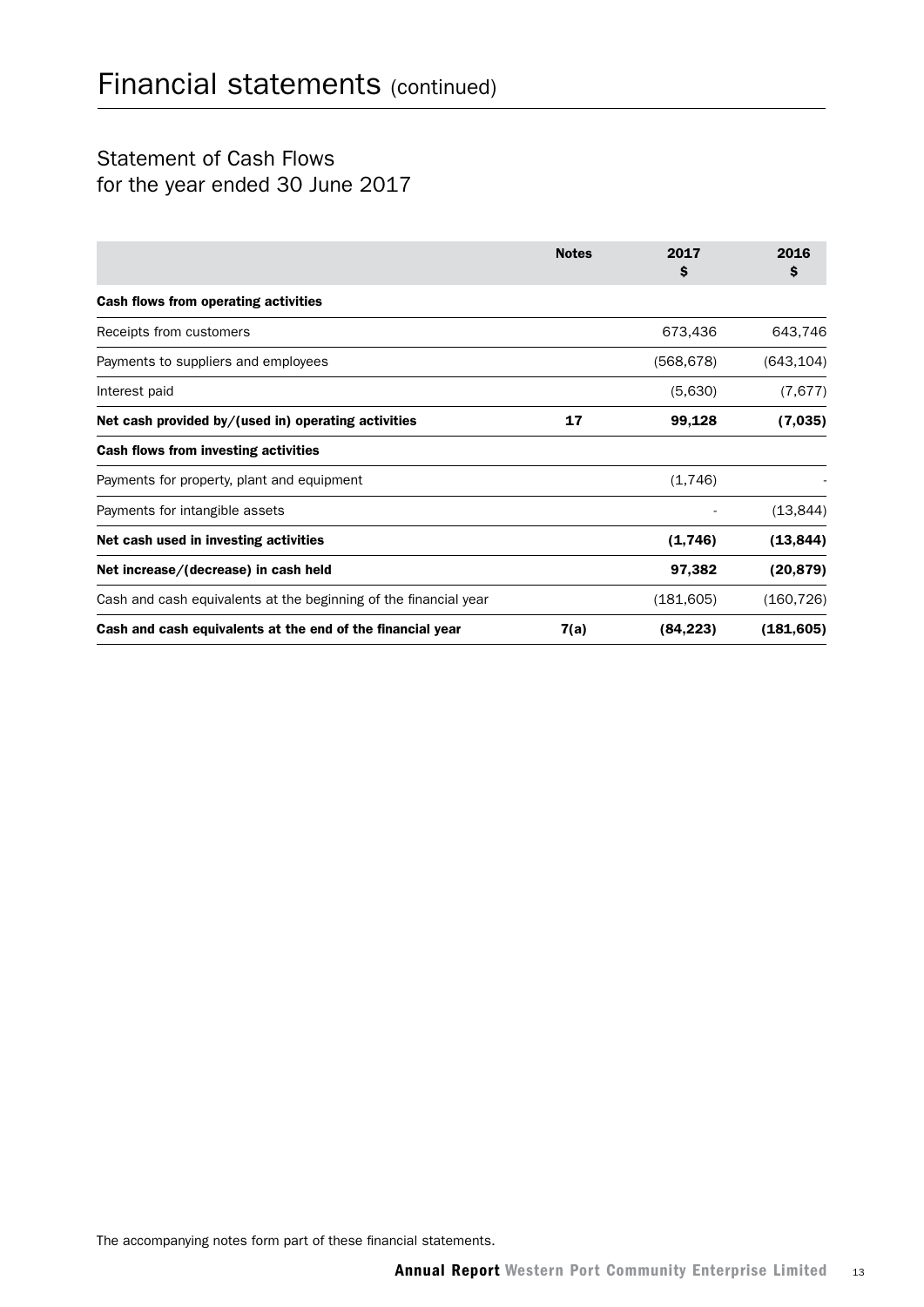## Notes to the financial statements

## For year ended 30 June 2017

## Note 1. Summary of significant accounting policies

#### a) Basis of preparation

These general purpose financial statements have been prepared in accordance with Australian Accounting Standards and Interpretations issued by the Australian Accounting Standard Boards and the Corporations Act 2001. The company is a for-profit entity for the purpose of preparing the financial statements.

#### Compliance with IFRS

These financial statements and notes comply with International Financial Reporting Standards (IFRS) as issued by the International Accounting Standards Board (IASB).

#### Critical accounting estimates

The preparation of the financial statements requires the use of certain critical accounting estimates. It also requires management to exercise its judgement in the process of applying the company's accounting policies. These areas involving a higher degree of judgement or complexities, or areas where assumptions and estimates are significant to the financial statements are disclosed in note 3.

#### Historical cost convention

The financial statements have been prepared under the historical cost convention on an accruals basis as modified by the revaluation of financial assets and liabilities at fair value through profit or loss and where stated, current valuations of non-current assets. Cost is based on the fair values of the consideration given in exchange for assets.

#### Comparative figures

Where required by Australian Accounting Standards comparative figures have been adjusted to conform with changes in presentation for the current financial year.

#### Application of new and amended accounting standards

There are a number of amendments to accounting standards issued by the Australian Accounting Standards Board (AASB) that became mandatorily effective for accounting periods beginning on or after 1 July 2016, and are therefore relevant for the current financial year.

None of these amendments to accounting standards issued by the Australian Accounting Standards Board (AASB) materially affected any of the amounts recognised in the current period or any prior period and are not likely to affect future periods.

There are also a number of accounting standards and interpretations issued by the Australian Accounting Standards Board (AASB) that become effective in future accounting periods.

The company has elected not to apply any accounting standards or interpretations before their mandatory operative date for the annual reporting period beginning 1 July 2016. These future accounting standards and interpretations therefore have no impact on amounts recognised in the current period or any prior period.

Only AASB 16 Leases, effective for the annual reporting period beginning on or after 1 January 2019 is likely to impact the company. This revised standard will require the branch lease to be capitalised.

#### Economic dependency - Bendigo and Adelaide Bank Limited

The company has entered into a franchise agreement with Bendigo and Adelaide Bank Limited that governs the management of the **Community Bank®** branch at Hastings, Victoria.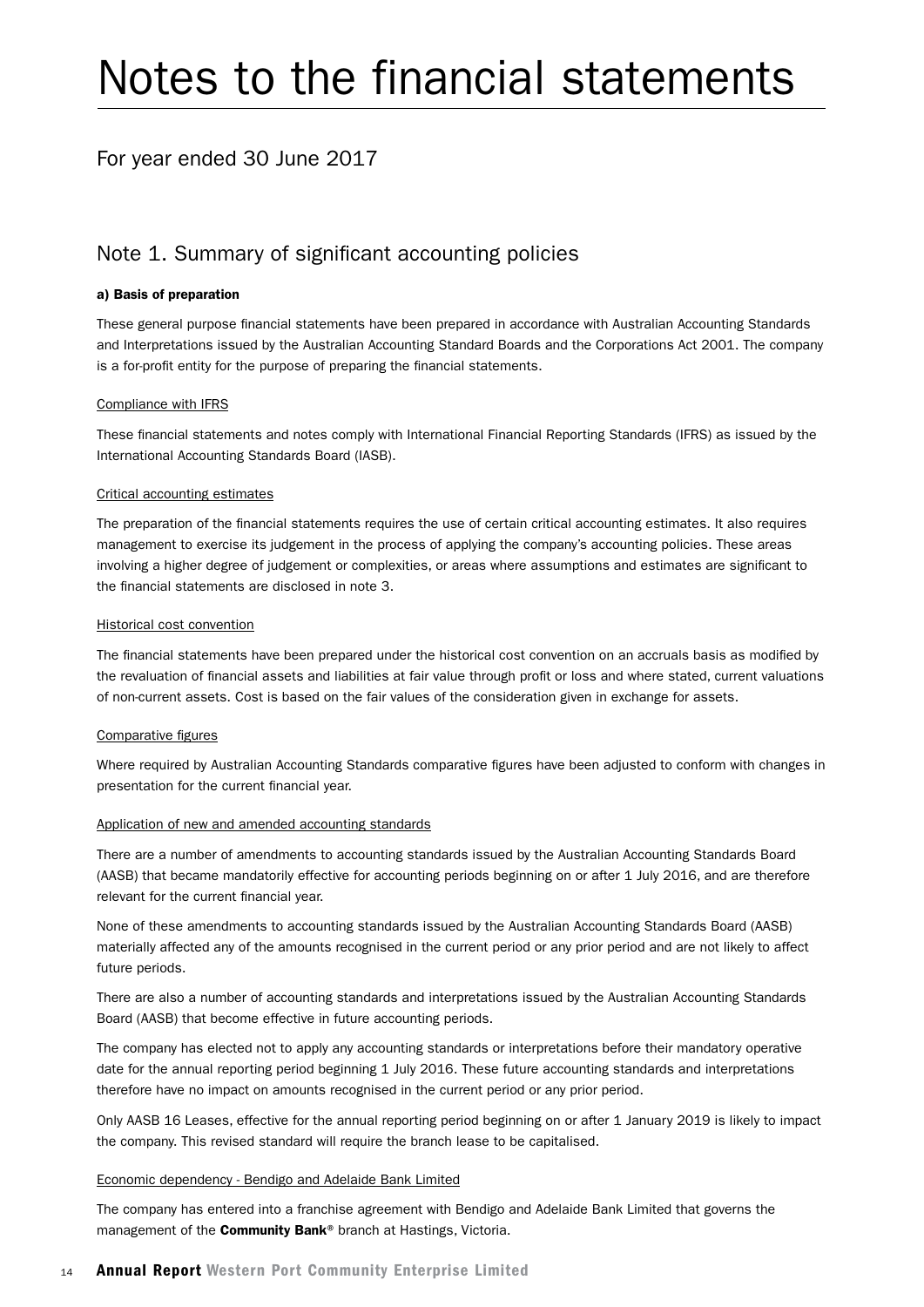#### a) Basis of preparation (continued)

#### Economic dependency - Bendigo and Adelaide Bank Limited (continued)

The branch operates as a franchise of Bendigo and Adelaide Bank Limited, using the name "Bendigo Bank" and the logo and system of operations of Bendigo and Adelaide Bank Limited. The company manages the **Community Bank**<sup>®</sup> branch on behalf of Bendigo and Adelaide Bank Limited, however all transactions with customers conducted through the Community Bank® branch are effectively conducted between the customers and Bendigo and Adelaide Bank Limited.

All deposits are made with Bendigo and Adelaide Bank Limited, and all personal and investment products are products of Bendigo and Adelaide Bank Limited, with the company facilitating the provision of those products. All loans, leases or hire purchase transactions, issues of new credit or debit cards, temporary or bridging finance and any other transaction that involves creating a new debt, or increasing or changing the terms of an existing debt owed to Bendigo and Adelaide Bank Limited, must be approved by Bendigo and Adelaide Bank Limited. All credit transactions are made with Bendigo and Adelaide Bank Limited, and all credit products are products of Bendigo and Adelaide Bank Limited.

The company promotes and sells the products and services, but is not a party to the transaction.

The credit risk (i.e. the risk that a customer will not make repayments) is for the relevant Bendigo and Adelaide Bank Limited entity to bear as long as the company has complied with the appropriate procedures and relevant obligations and has not exercised a discretion in granting or extending credit.

Bendigo and Adelaide Bank Limited provides significant assistance in establishing and maintaining the Community Bank<sup>®</sup> branch franchise operations. It also continues to provide ongoing management and operational support and other assistance and guidance in relation to all aspects of the franchise operation, including advice in relation to:

- advice and assistance in relation to the design, layout and fit out of the **Community Bank**® branch
- training for the branch manager and other employees in banking, management systems and interface protocol
- methods and procedures for the sale of products and provision of services
- security and cash logistic controls
- calculation of company revenue and payment of many operating and administrative expenses
- the formulation and implementation of advertising and promotional programs
- sales techniques and proper customer relations.

The following is a summary of the material accounting policies adopted by the company in the preparation of the financial statements. The accounting policies have been consistently applied, unless otherwise stated.

#### b) Revenue

Revenue is recognised when the amount of revenue can be reliably measured, it is probable that future economic benefits will flow to the company and any specific criteria have been met. Interest and fee revenue is recognised when earned. The gain or loss on disposal of property, plant and equipment is recognised on a net basis and is classified as income rather than revenue. All revenue is stated net of the amount of Goods and Services Tax (GST).

#### Revenue calculation

The franchise agreement provides that three forms of revenue may be earned by the company – margin, commission and fee income. Bendigo and Adelaide Bank Limited decides the form of revenue the company earns on different types of products and services.

The revenue earned by the company is dependent on the business that it generates. It may also be affected by other factors, such as economic and local conditions, for example, interest rates.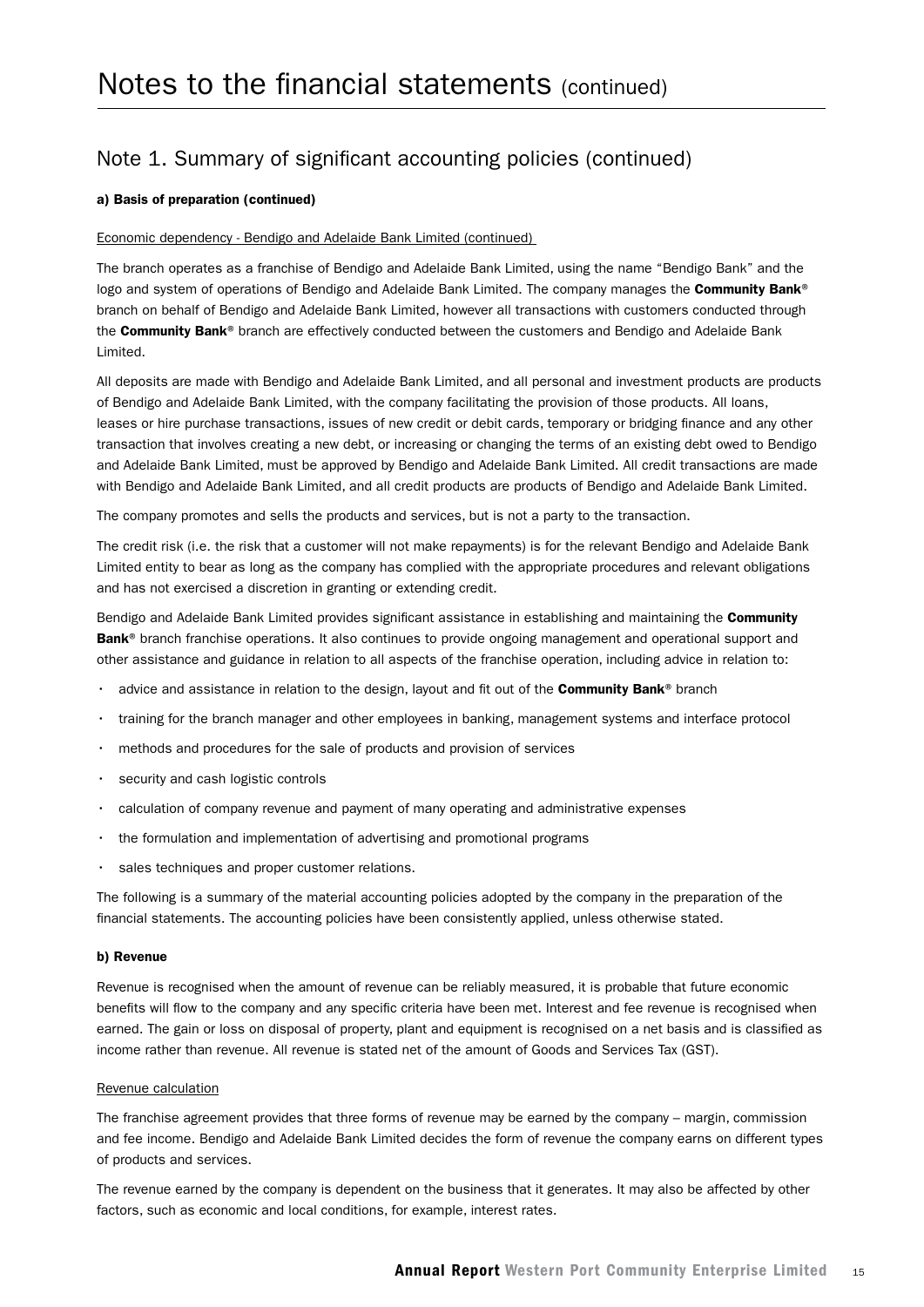#### b) Revenue (continued)

#### Core banking products

Bendigo and Adelaide Bank Limited has identified some Bendigo Bank Group products and services as 'core banking products'. It may change the products and services which are identified as core banking products by giving the company at least 30 days' notice. Core banking products currently include Bendigo Bank branded home loans, term deposits and at call deposits.

#### Margin

Margin is arrived at through the following calculation:

- Interest paid by customers on loans less interest paid to customers on deposits
- plus any deposit returns i.e. interest return applied by Bendigo and Adelaide Bank Limited for a deposit,
- minus any costs of funds i.e. interest applied by Bendigo and Adelaide Bank Limited to fund a loan.

Margin is paid on all core banking products. A funds transfer pricing model is used for the method of calculation of the cost of funds, deposit return and margin.

The company is entitled to a share of the margin earned by Bendigo and Adelaide Bank Limited (i.e. income adjusted for Bendigo and Adelaide Bank Limited's interest expense and interest income return). However, if this reflects a loss, the company incurs a share of that loss.

#### Commission

Commission is a fee paid for products and services sold. It may be paid on the initial sale or on an ongoing basis. Commission is payable on the sale of an insurance product such as home contents. Examples of products and services on which ongoing commissions are paid include leasing and Sandhurst Trustees Limited products.

#### Fee income

Fee income is a share of what is commonly referred to as 'bank fees and charges' charged to customers by Bendigo Bank Group entities including fees for loan applications and account transactions.

#### Discretionary financial contributions

In addition to margin, commission and fee income, and separate from the franchise agreement, Bendigo and Adelaide Bank Limited has also made discretionary financial payments to the company. These are referred to by Bendigo and Adelaide Bank Limited as a "Market Development Fund" (MDF).

The amount has been based on the volume of business attributed to a branch. The purpose of the discretionary payments is to assist with local market development activities, including community sponsorships and donations.

It is for the board to decide how to use the MDF.

The payments from Bendigo and Adelaide Bank Limited are discretionary and Bendigo and Adelaide Bank Limited may change the amount or stop making them at any time.

#### Ability to change financial return

Under the franchise agreement, Bendigo and Adelaide Bank Limited may change the form and amount of financial return that the company receives. The reasons it may make a change include changes in industry or economic conditions or changes in the way Bendigo and Adelaide Bank Limited earns revenue.

The change may be to the method of calculation of margin, the amount of margin, commission and fee income or a change of a margin to a commission or vice versa. This may affect the amount of revenue the company receives on a particular product or service. The effect of the change on the revenue earned by the company is entirely dependent on the change.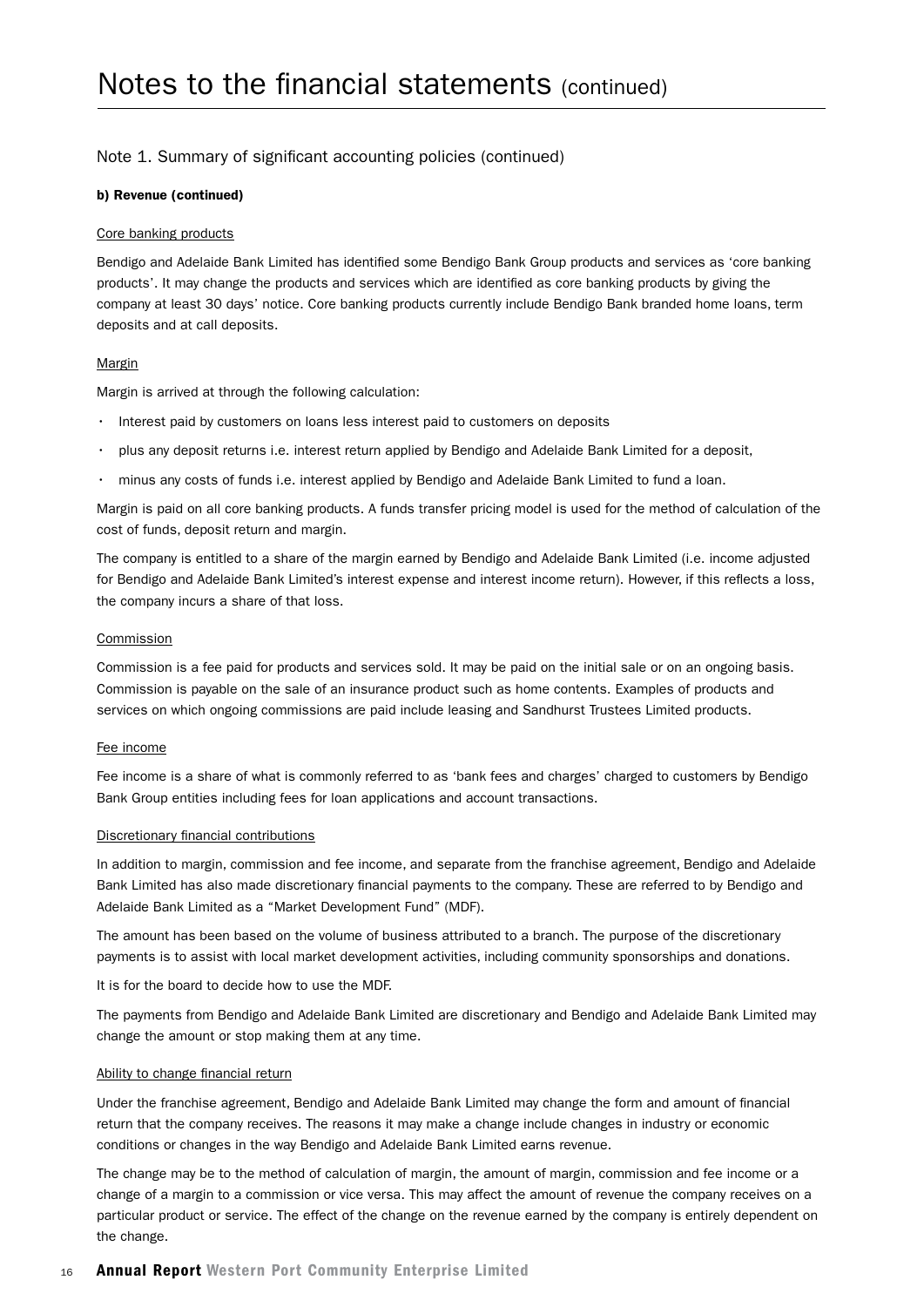#### b) Revenue (continued)

#### Ability to change financial return (continued)

If Bendigo and Adelaide Bank Limited makes a change to the margin or commission on core banking products and services, it must not reduce the margin and commission the company receives on core banking products and services Bendigo and Adelaide Bank Limited attributes to the company to less than 50% (on an aggregate basis) of Bendigo and Adelaide Bank Limited's margin at that time. For other products and services, there is no restriction on the change Bendigo and Adelaide Bank Limited may make.

Bendigo and Adelaide Bank Limited must give the company 30 days' notice before it changes the products and services on which margin, commission or fee income is paid, the method of calculation of margin and the amount of margin, commission or fee income.

#### Monitoring and changing financial return

Bendigo and Adelaide Bank Limited monitors the distribution of financial return between Community Bank® companies and Bendigo and Adelaide Bank Limited on an ongoing basis.

Overall, Bendigo and Adelaide Bank Limited has made it clear that the **Community Bank®** model is based on the principle of shared reward for shared effort. In particular, in relation to core banking products and services, the aim is to achieve an equal share of Bendigo and Adelaide Bank Limited's margin.

#### c) Income tax

#### Current tax

Current tax is calculated by reference to the amount of income taxes payable or recoverable in respect of the taxable profit or loss for the period. It is calculated using tax rates and tax laws that have been enacted or substantively enacted by reporting date. Current tax for current and prior periods is recognised as a liability (or asset) to the extent that it is unpaid (or refundable).

#### Deferred tax

Deferred tax is accounted for using the balance sheet liability method on temporary differences arising from differences between the carrying amount of assets and liabilities in the financial statements and the corresponding tax base of those items.

In principle, deferred tax liabilities are recognised for all taxable temporary differences. Deferred tax assets are recognised to the extent that it is probable that sufficient taxable amounts will be available against which deductible temporary differences or unused tax losses and tax offsets can be utilised. However, deferred tax assets and liabilities are not recognised if the temporary differences giving rise to them arise from the initial recognition of assets and liabilities (other than as a result of a business combination) which affects neither taxable income nor accounting profit. Furthermore, a deferred tax liability is not recognised in relation to taxable temporary differences arising from goodwill.

Deferred tax assets and liabilities are measured at the tax rates that are expected to apply to the period(s) when the asset and liability giving rise to them are realised or settled, based on tax rates (and tax laws) that have been enacted or substantively enacted by reporting date. The measurement of deferred tax liabilities reflects the tax consequences that would follow from the manner in which the consolidated entity expects, at the reporting date, to recover or settle the carrying amount of its assets and liabilities.

Deferred tax assets and liabilities are offset when there is a legally enforceable right to offset current tax and when the balances relate to taxes levied by the same taxation authority and the company entity intends to settle its tax assets and liabilities on a net basis.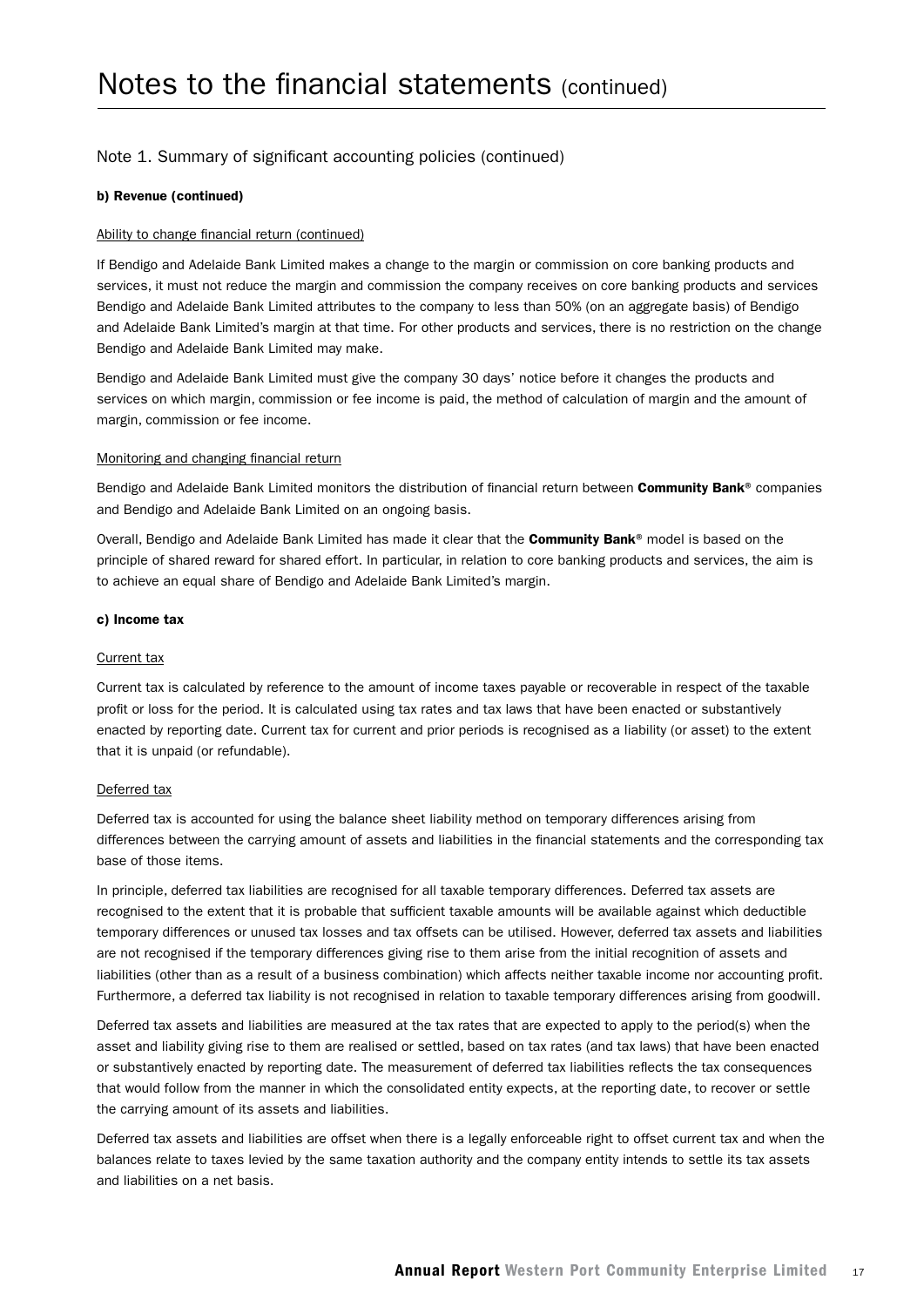#### c) Income tax (continued)

#### Current and deferred tax for the period

Current and deferred tax is recognised as an expense or income in the Statement of Profit or Loss and Other Comprehensive Income, except when it relates to items credited or debited to equity, in which case the deferred tax is also recognised directly in equity, or where it arises from initial accounting for a business combination, in which case it is taken into account in the determination of goodwill or excess.

#### d) Employee entitlements

Provision is made for the company's liability for employee benefits arising from services rendered by employees to balance date. Employee benefits that are expected to be settled within one year have been measured at the amounts expected to be paid when the liability is settled, plus related on-costs. Employee benefits payable later than one year have been measured at the present value of the estimated future cash outflows to be made for those benefits.

The company contributes to a defined contribution plan. Contributions to employee superannuation funds are charged against income as incurred.

#### e) Cash and cash equivalents

For the purposes of the Statement of Cash Flows, cash includes cash on hand and in banks and investments in money market instruments, net of outstanding bank overdrafts. Bank overdrafts are shown within borrowings in current liabilities on the Balance Sheet.

#### f) Trade receivables and payables

Receivables are carried at their amounts due. The collectability of debts is assessed at balance date and specific provision is made for any doubtful accounts. Liabilities for trade creditors and other amounts are carried at cost that is the fair value of the consideration to be paid in the future for goods and services received, whether or not billed to the company.

#### g) Property, plant and equipment

Plant and equipment, leasehold improvements and equipment under finance lease are stated at cost less accumulated depreciation and impairment. Cost includes expenditure that is directly attributable to the acquisition of the item. In the event that settlement of all or part of the purchase consideration is deferred, cost is determined by discounting the amounts payable in the future to their present value as at the date of acquisition.

Depreciation is provided on property, plant and equipment, including freehold buildings but excluding land. Depreciation is calculated on a straight line basis so as to write off the net cost of each asset over its expected useful life to its estimated residual value. Leasehold improvements are depreciated at the rate equivalent to the available building allowance using the straight line method. The estimated useful lives, residual values and depreciation method are reviewed at the end of each annual reporting period.

The following estimated useful lives are used in the calculation of depreciation:

- leasehold improvements 40 years
- $\cdot$  computer equipment 4 years
- plant and equipment 2.5 40 years
- furniture and fittings 4 40 years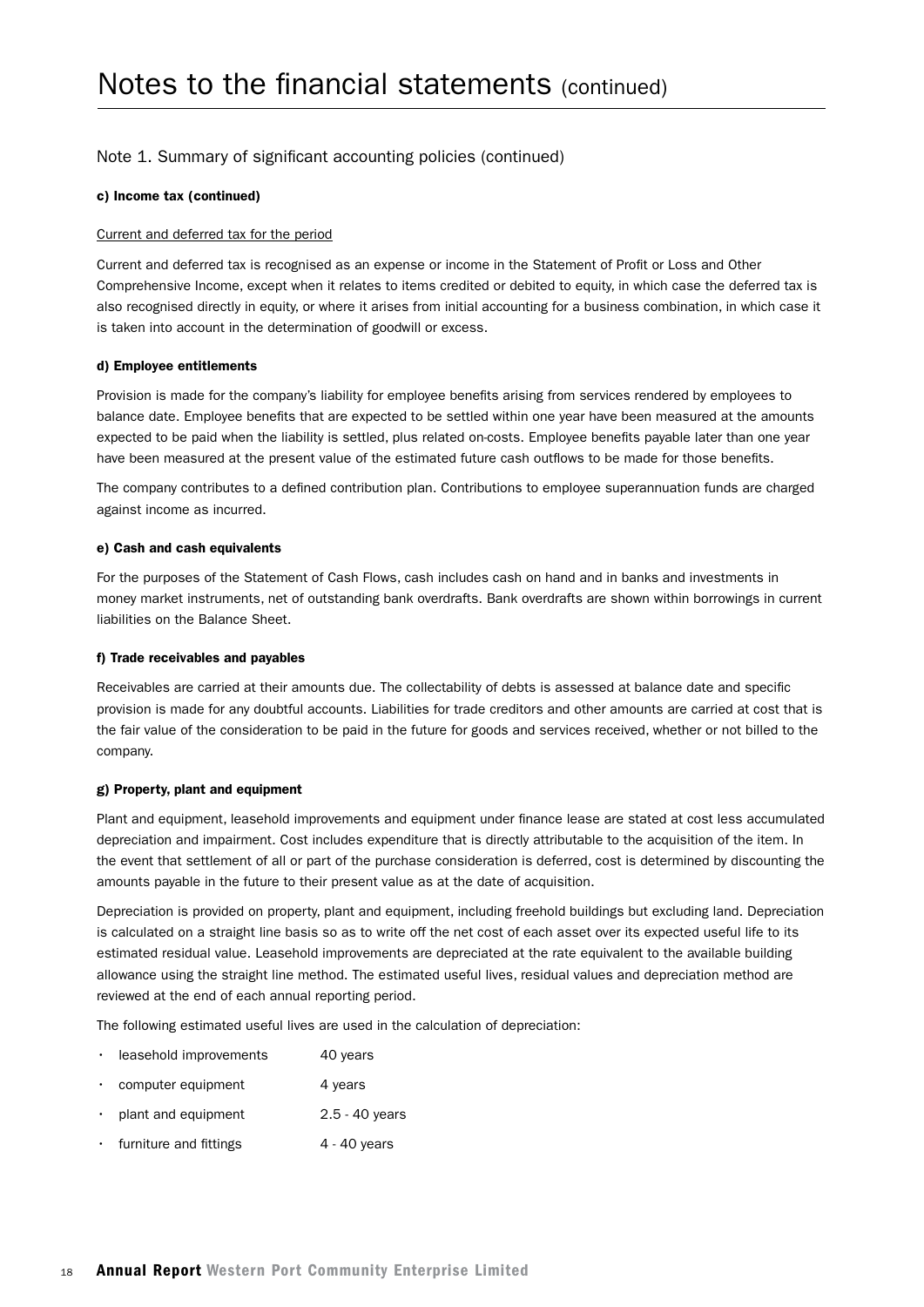#### h) Intangibles

The franchise fee paid to Bendigo and Adelaide Bank Limited has been recorded at cost and is amortised on a straight line basis over the life of the franchise agreement.

The renewal processing fee paid to Bendigo and Adelaide Bank Limited when renewing the franchise agreement has also been recorded at cost and is amortised on a straight line basis over the life of the franchise agreement.

#### i) Payment terms

Receivables and payables are non interest bearing and generally have payment terms of between 30 and 90 days.

#### j) Borrowings

All loans are initially measured at the principal amount. Interest is recognised as an expense as it accrues.

#### k) Financial instruments

#### Recognition and initial measurement

Financial instruments, incorporating financial assets and financial liabilities are recognised when the entity becomes a party to the contractual provisions of the instrument.

Financial instruments are initially measured at fair value plus transaction costs. Financial instruments are classified and measured as set out below.

#### Derecognition

Financial assets are derecognised where the contractual rights to receipt of cash flows expires or the asset is transferred to another party whereby the entity no longer has any significant continuing involvement in the risks and benefits associated with the asset.

#### Classification and subsequent measurement

(i) Loans and receivables

Loans and receivables are non-derivative financial assets with fixed or determinable payments that are not quoted in an active market and are subsequently measured at amortised cost using the effective interest rate method.

(ii) Financial liabilities

Non-derivative financial liabilities (excluding financial guarantees) are subsequently measured at amortised cost using the effective interest rate method.

#### **Impairment**

At each reporting date, the entity assesses whether there is objective evidence that a financial instrument has been impaired. Impairment losses are recognised in the Statement of Profit or Loss and Other Comprehensive Income.

#### l) Leases

Leases of fixed assets where substantially all the risks and benefits incidental to the ownership of the asset, but not the legal ownership are transferred to the company are classified as finance leases. Finance leases are capitalised by recording an asset and a liability at the lower of the amounts equal to the fair value of the leased property or the present value of the minimum lease payments, including any guaranteed residual values. Lease payments are allocated between the reduction of the lease liability and the lease interest expense for the period.

Leased assets are depreciated on a straight-line basis over the shorter of their estimated useful lives or the lease term. Lease payments for operating leases, where substantially all the risks and benefits remain with the lessor, are charged as expenses in the periods in which they are incurred. Lease incentives under operating leases are recognised as a liability and amortised on a straight-line basis over the life of the lease term.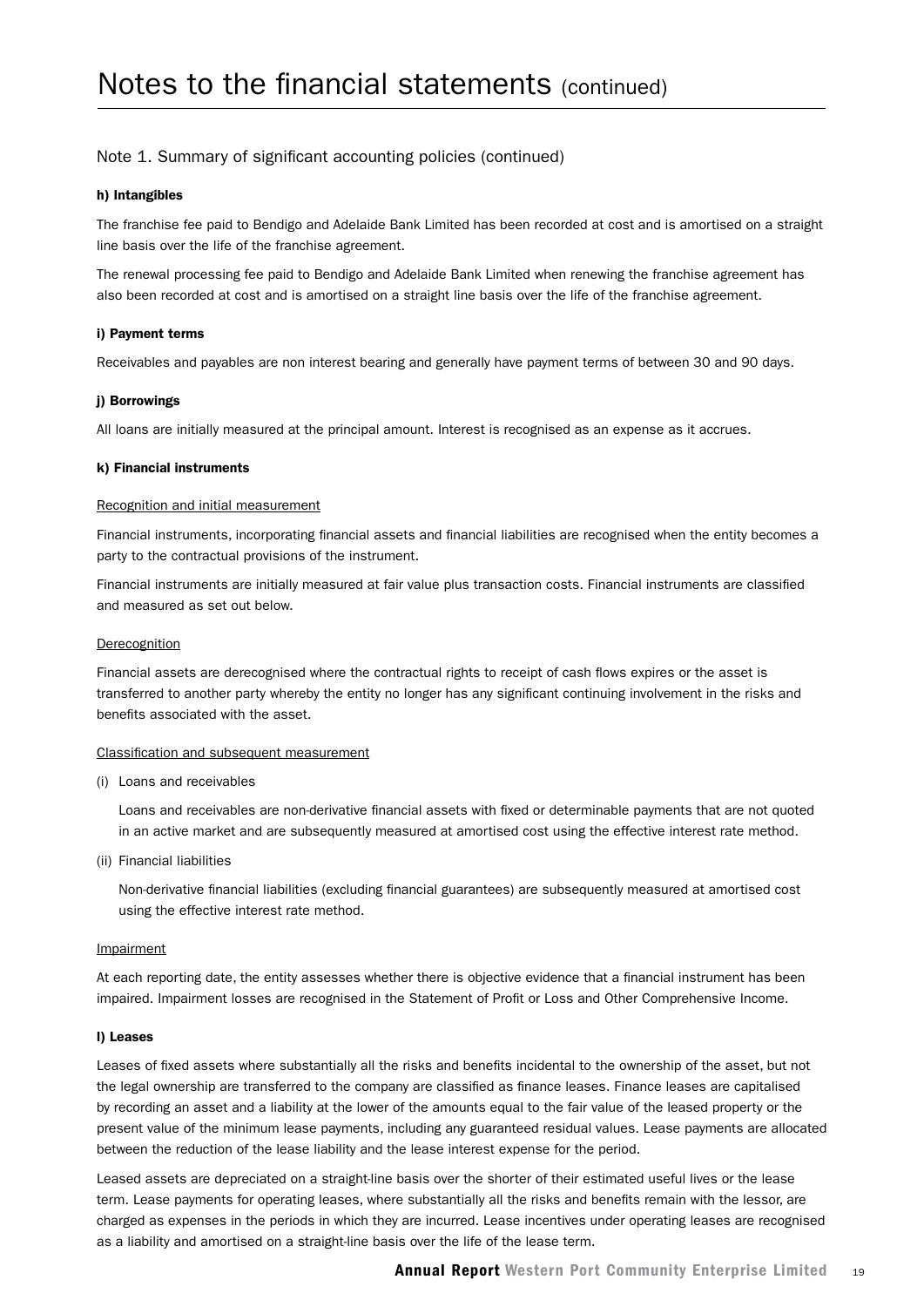#### m) Provisions

Provisions are recognised when the economic entity has a legal, equitable or constructive obligation to make a future sacrifice of economic benefits to other entities as a result of past transactions of other past events, it is probable that a future sacrifice of economic benefits will be required and a reliable estimate can be made of the amount of the obligation.

A provision for dividends is not recognised as a liability unless the dividends are declared, determined or publicly recommended on or before the reporting date.

#### n) Contributed equity

Ordinary shares are recognised at the fair value of the consideration received by the company. Any transaction costs arising on the issue of ordinary shares are recognised directly in equity as a reduction of the share proceeds received.

#### o) Earnings per share

Basic earnings per share is calculated by dividing the profit attributable to equity holders of the company, excluding any costs of servicing equity other than ordinary shares, by the weighted average number of ordinary shares outstanding during the financial year, adjusted for bonus elements in ordinary shares issued during the year.

#### p) Goods and Services Tax

Revenues, expenses and assets are recognised net of the amount of Goods and Services Tax (GST), except where the amount of GST incurred is not recoverable from the taxation authority. In these circumstances, the GST is recognised as part of the cost of acquisition of the asset or as part of the expense.

Receivables and payables are stated with the amount of GST included. The net amount of GST recoverable from, or payable to, the taxation authority is included as part of receivables or payables in the Balance Sheet. Cash flows are included in the Statement of Cash Flows on a gross basis.

The GST components of cash flows arising from investing and financing activities which are recoverable from, or payable to, the taxation authority are classified as operating cash flows.

### Note 2. Financial risk management

The company's activities expose it to a limited variety of financial risks: market risk (including currency risk, fair value interest risk and price risk), credit risk, liquidity risk and cash flow interest rate risk. The company's overall risk management program focuses on the unpredictability of financial markets and seeks to minimise potential adverse effects on the financial performance of the entity. The entity does not use derivative instruments.

Risk management is carried out directly by the board of directors.

(i) Market risk

The company has no exposure to any transactions denominated in a currency other than Australian dollars.

(ii) Price risk

The company is not exposed to equity securities price risk as it does not hold investments for sale or at fair value. The company is not exposed to commodity price risk.

(iii) Credit risk

The company has no significant concentrations of credit risk. It has policies in place to ensure that customers have an appropriate credit history. The company's franchise agreement limits the company's credit exposure to one financial institution, being Bendigo and Adelaide Bank Limited.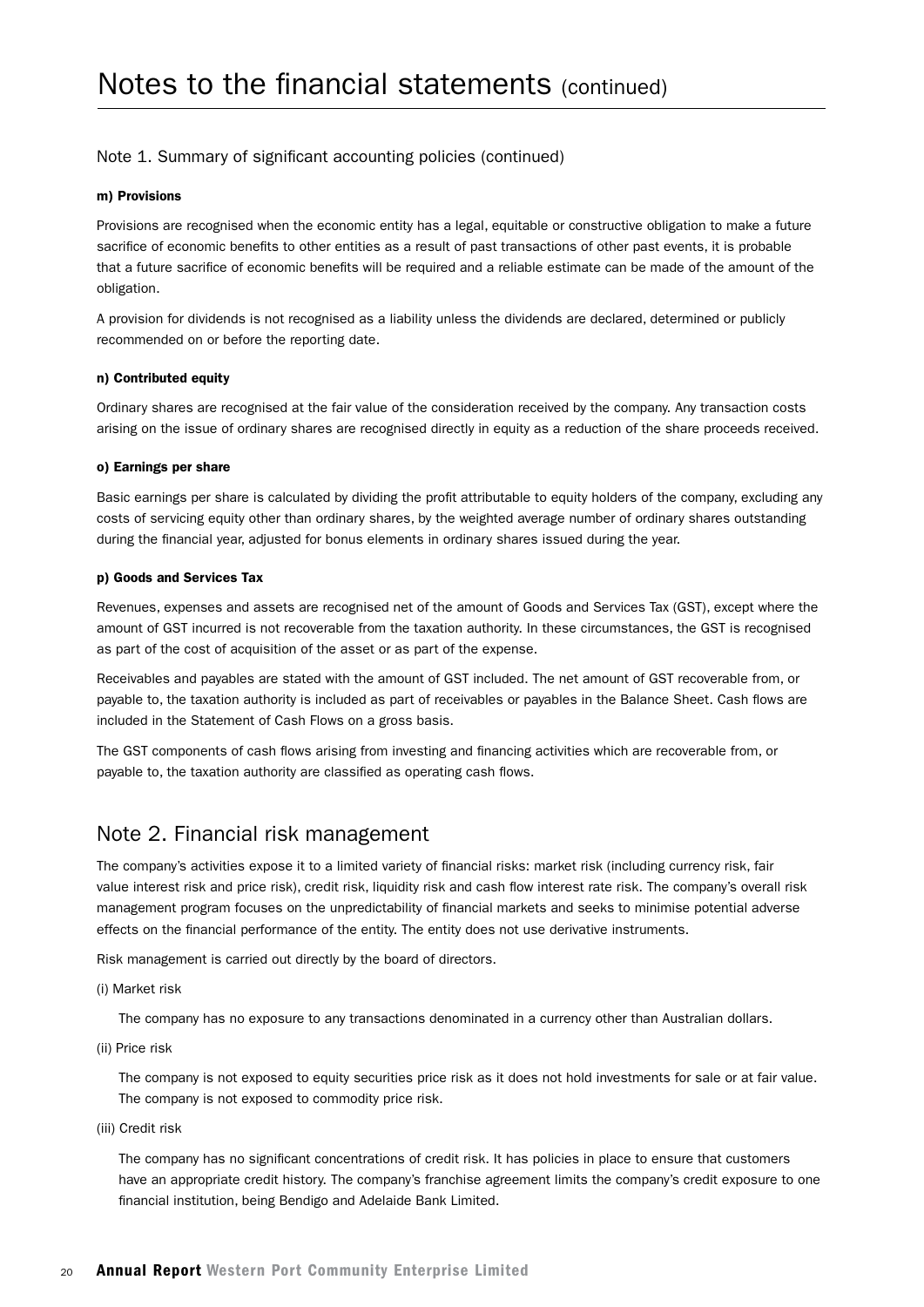#### Note 2. Financial risk management (continued)

(iv) Liquidity risk

Prudent liquidity management implies maintaining sufficient cash and marketable securities and the availability of funding from credit facilities. The company believes that its sound relationship with Bendigo and Adelaide Bank Limited mitigates this risk significantly.

(v) Cash flow and fair value interest rate risk

Interest-bearing assets are held with Bendigo and Adelaide Bank Limited and subject to movements in market interest. Interest-rate risk could also arise from long-term borrowings. Borrowings issued at variable rates expose the company to cash flow interest-rate risk. The company believes that its sound relationship with Bendigo and Adelaide Bank Limited mitigates this risk significantly.

(vi) Capital management

The board's policy is to maintain a strong capital base so as to sustain future development of the company. The board of directors monitor the return on capital and the level of dividends to shareholders. Capital is represented by total equity as recorded in the Balance Sheet.

In accordance with the franchise agreement, in any 12 month period, the funds distributed to shareholders shall not exceed the distribution limit.

The distribution limit is the greater of:

- (a) 20% of the profit or funds of the franchisee otherwise available for distribution to shareholders in that 12 month period; and
- (b) subject to the availability of distributable profits, the relevant rate of return multiplied by the average level of share capital of the franchisee over that 12 month period where the relevant rate of return is equal to the weighted average interest rate on 90 day bank bills over that 12 month period plus 5%.

The board is managing the growth of the business in line with this requirement. There are no other externally imposed capital requirements, although the nature of the company is such that amounts will be paid in the form of charitable donations and sponsorship. Charitable donations and sponsorship paid for the year ended 30 June 2017 can be seen in the Statement of Profit or Loss and Other Comprehensive Income.

There were no changes in the company's approach to capital management during the year.

### Note 3. Critical accounting estimates and judgements

Estimates and judgements are continually evaluated and are based on historical experience and other factors, including expectations of future events that may have a financial impact on the entity and that are believed to be reasonable under the circumstances.

The company makes estimates and assumptions concerning the future. The resulting accounting estimates will, by definition, seldom equal the related actual results.

Management has identified the following critical accounting policies for which significant judgements, estimates and assumptions are made. Actual results may differ from these estimates under different assumptions and conditions and may materially affect financial results or the financial position reported in future periods.

Further details of the nature of these assumptions and conditions may be found in the relevant notes to the financial statements.

#### Taxation

Judgement is required in assessing whether deferred tax assets and certain tax liabilities are recognised on the balance sheet. Deferred tax assets, including those arising from un-recouped tax losses, capital losses and temporary differences, are recognised only where it is considered more likely than not that they will be recovered, which is dependent on the generation of sufficient future taxable profits.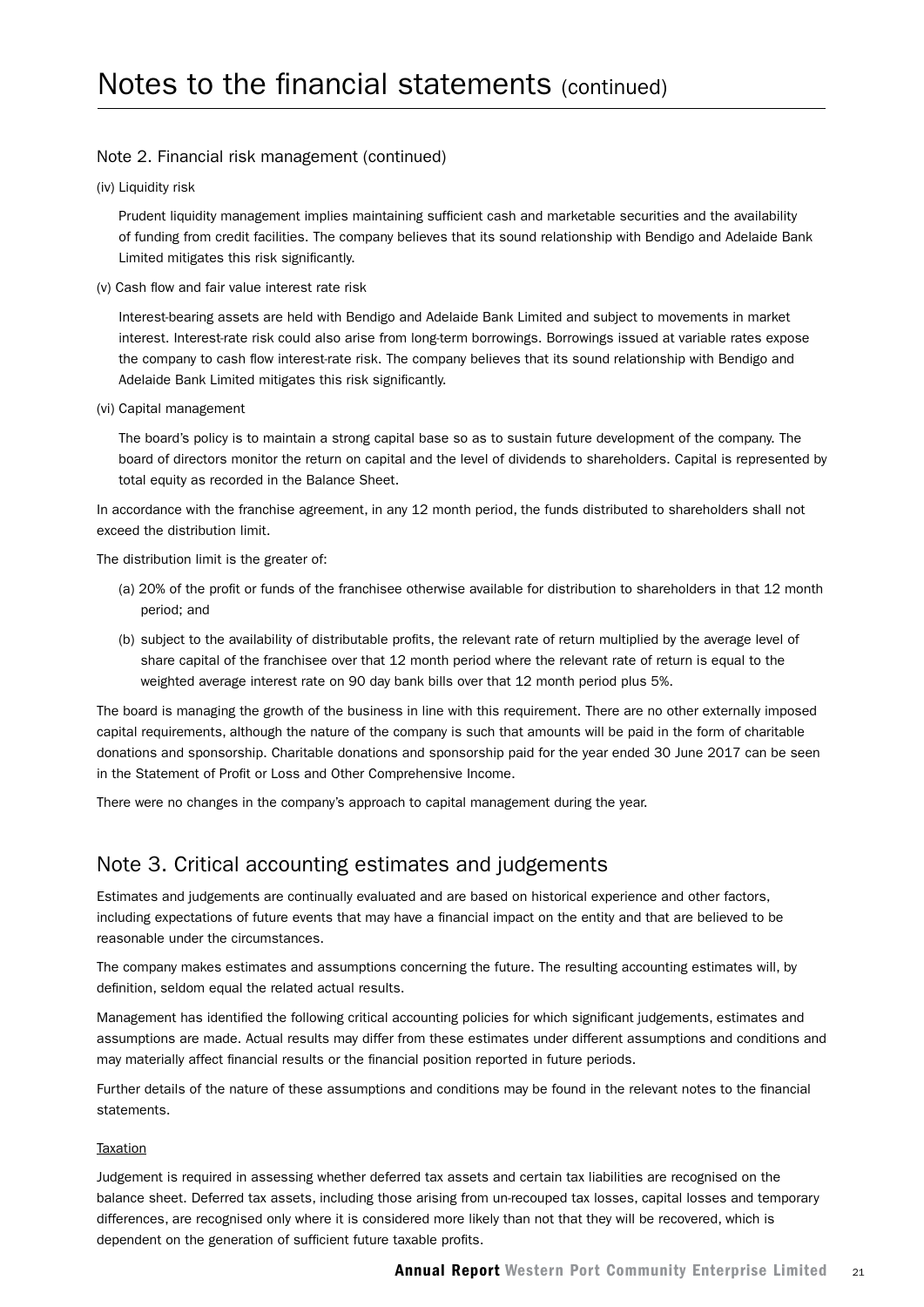#### Note 3. Critical accounting estimates and judgements (continued)

#### Taxation (continued)

Assumptions about the generation of future taxable profits depend on management's estimates of future cash flows. These depend on estimates of future sales volumes, operating costs, capital expenditure, dividends and other capital management transactions. Judgements are also required about the application of income tax legislation.

These judgements and assumptions are subject to risk and uncertainty. There is therefore a possibility that changes in circumstances will alter expectations, which may impact the amount of deferred tax assets and deferred tax liabilities recognised on the balance sheet and the amount of other tax losses and temporary differences not yet recognised. In such circumstances, some or all of the carrying amount of recognised deferred tax assets and liabilities may require adjustment, resulting in corresponding credit or charge to the Statement of Profit or Loss and Other Comprehensive Income.

#### Estimation of useful lives of assets

The estimation of the useful lives of assets has been based on historical experience and the condition of the asset is assessed at least once per year and considered against the remaining useful life. Adjustments to useful lives are made when considered necessary.

#### Impairment of assets

At each reporting date, the company reviews the carrying amounts of its tangible and intangible assets that have an indefinite useful life to determine whether there is any indication that those assets have suffered an impairment loss. If any such indication exists, the recoverable amount of the asset is estimated in order to determine the extent of the impairment loss (if any). Where the asset does not generate cash flows that are independent from other assets, the consolidated entity estimates the recoverable amount of the cash-generating unit to which the asset belongs.

Recoverable amount is the higher of fair value less costs to sell and value in use. In assessing value in use, the estimated future cash flows are discounted to their present value using a pre-tax discount rate that reflects current market assessments of the time value of money and the risks specific to the asset for which the estimates of future cash flows have not been adjusted.

If the recoverable amount of an asset (or cash-generating unit) is estimated to be less than its carrying amount, the carrying amount of the asset (cash-generating unit) is reduced to its recoverable amount. An impairment loss is recognised in profit or loss immediately, unless the relevant asset is carried at fair value, in which case the impairment loss is treated as a revaluation decrease.

Where an impairment loss subsequently reverses, the carrying amount of the asset (cash-generating unit) is increased to the revised estimate of its recoverable amount, but only to the extent that the increased carrying amount does not exceed the carrying amount that would have been determined had no impairment loss been recognised for the asset (cash-generating unit) in prior years. A reversal of an impairment loss is recognised in profit or loss immediately, unless the relevant asset is carried at fair value, in which case the reversal of the impairment loss is treated as a revaluation increase.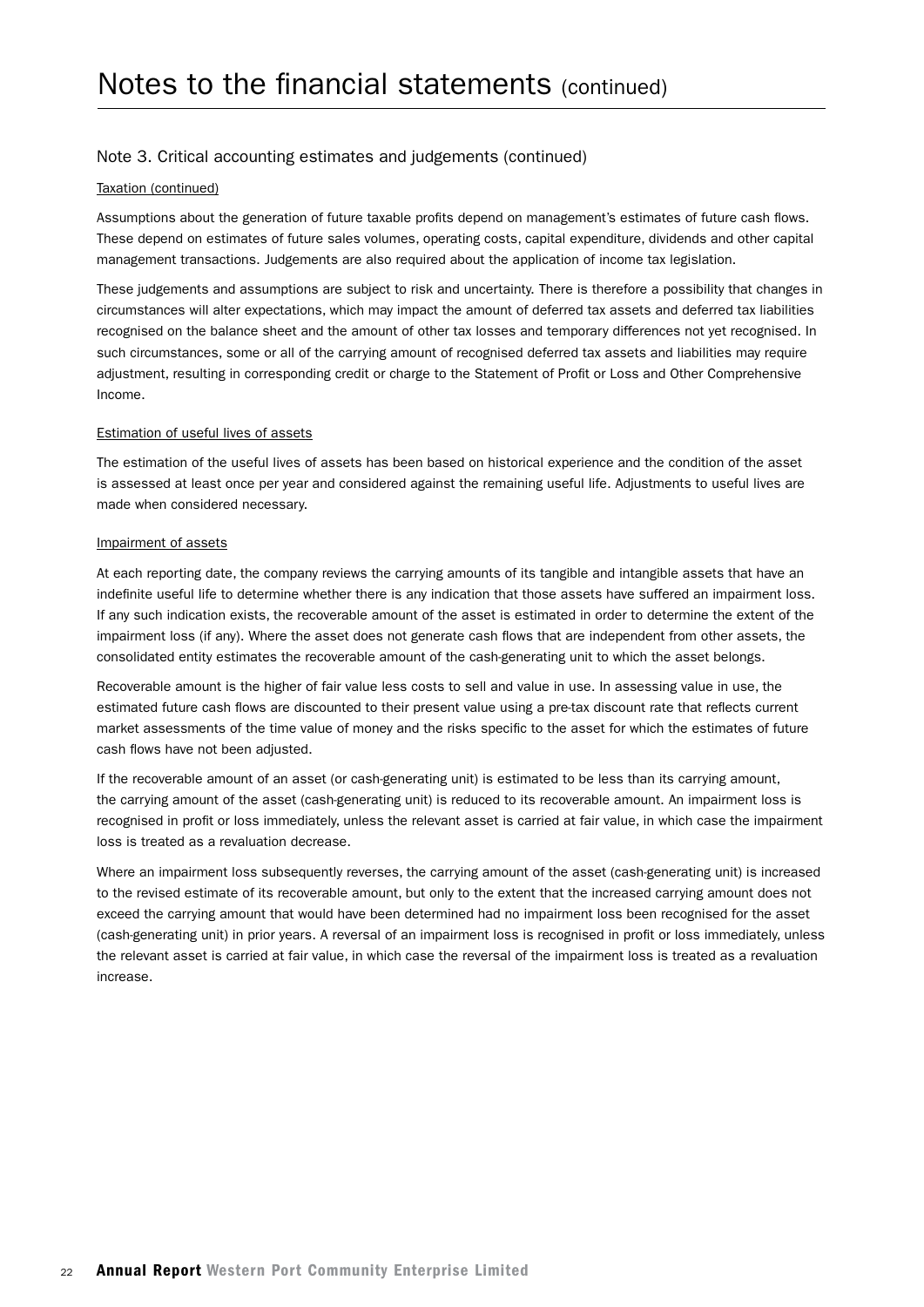| $\sim$ $\sim$ $\sim$<br>.<br><u>zvii</u> | 2016 |
|------------------------------------------|------|
|                                          |      |

## Note 4. Revenue from ordinary activities

Operating activities:

| 608,663 | 578,327 |
|---------|---------|
| 4.365   | 4,368   |
| 35,000  | 50,000  |
| 53.898  | 57,340  |
| 48.047  | 98,905  |
| 467,353 | 367,714 |
|         |         |

### Note 5. Expenses

| Depreciation of non-current assets: |        |        |
|-------------------------------------|--------|--------|
| - plant and equipment               | 746    | 229    |
| - leasehold improvements            | 13,728 | 13,935 |
| Amortisation of non-current assets: |        |        |
| - franchise agreement               | 2,307  | 2,307  |
| - franchise renewal fee             | 11,537 | 11,537 |
|                                     | 28,318 | 28,008 |
| Finance costs:                      |        |        |
| - interest paid                     | 5,630  | 7,677  |
| <b>Bad debts</b>                    | 1,407  | 2,389  |

### Note 6. Income tax expense

The components of tax expense comprise:

|                                                                              | 19.823                   | 7.533 |
|------------------------------------------------------------------------------|--------------------------|-------|
| - Adjustment to deferred tax to reflect change to tax rate in future periods |                          | 7.247 |
| - Movement in deferred tax                                                   | 1.481                    | 849   |
| - Recoupment of prior year tax losses                                        | 18.342                   |       |
| - Future income tax benefit attributable to losses                           | $\overline{\phantom{0}}$ | (563) |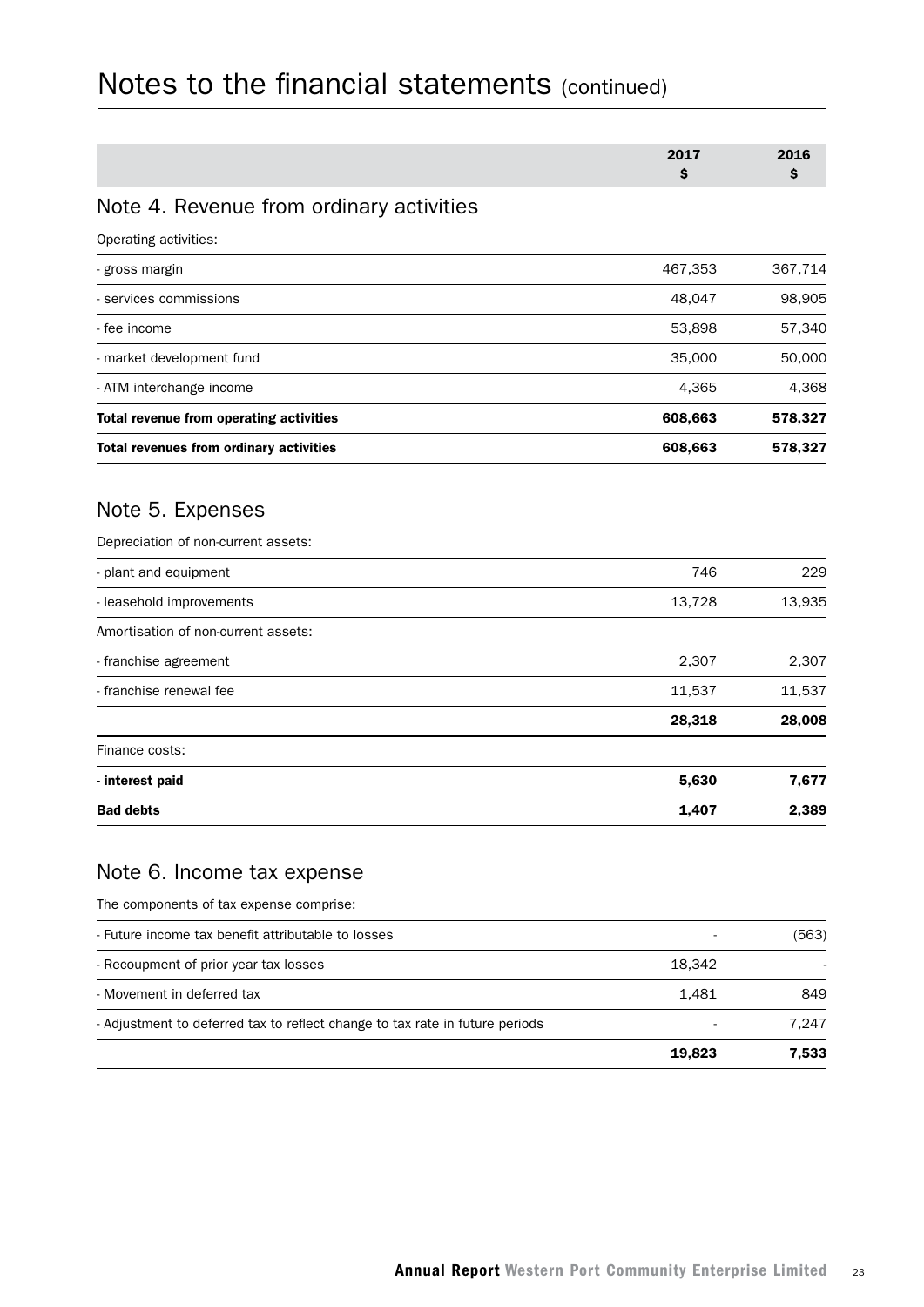|                                                                                                                                | <b>Note</b> | 2017<br>s | 2016<br>s |
|--------------------------------------------------------------------------------------------------------------------------------|-------------|-----------|-----------|
| Note 6. Income tax expense (continued)                                                                                         |             |           |           |
| The prima facie tax on profit from ordinary activities before income tax<br>is reconciled to the income tax expense as follows |             |           |           |
| Operating profit                                                                                                               |             | 72,231    | 852       |
| Prima facie tax on profit from ordinary activities at 27.5% (2016: 28.5%)                                                      |             | 19,550    | 243       |
| Add tax effect of:                                                                                                             |             |           |           |
| - non-deductible expenses                                                                                                      |             | 273       | 43        |
| - timing difference expenses                                                                                                   |             | (1,481)   | (849)     |
|                                                                                                                                |             | 18,342    | (563)     |
| Movement in deferred tax                                                                                                       |             | 1,481     | 849       |
| Adjustment to deferred tax to reflect change of tax rate in future periods                                                     |             |           | 7,247     |
|                                                                                                                                |             | 19,823    | 7,533     |
| Note 7. Cash and cash equivalents                                                                                              |             |           |           |
| Cash at bank and on hand                                                                                                       |             |           | 41        |
| Note 7.(a) Reconciliation to cash flow statement                                                                               |             |           |           |
| The above figures reconcile to the amount of cash shown in the                                                                 |             |           |           |

statement of cash flows at the end of the financial year as follows:

|                          |    | (84, 223) | (181, 605) |
|--------------------------|----|-----------|------------|
| Bank overdraft           | 13 | (84, 223) | (181, 646) |
| Cash at bank and on hand |    | -         | 41         |

## Note 8. Trade and other receivables

|                                | 54.295 | 46,681 |
|--------------------------------|--------|--------|
| Other receivables and accruals |        | 13,639 |
| Prepayments                    | 7.750  | 6,291  |
| Trade receivables              | 46.545 | 26,751 |

## Note 9. Property, plant and equipment

Leasehold improvements

|                               | 108.853    | 122,581    |
|-------------------------------|------------|------------|
| Less accumulated depreciation | (204, 508) | (190, 780) |
| At cost                       | 313.361    | 313.361    |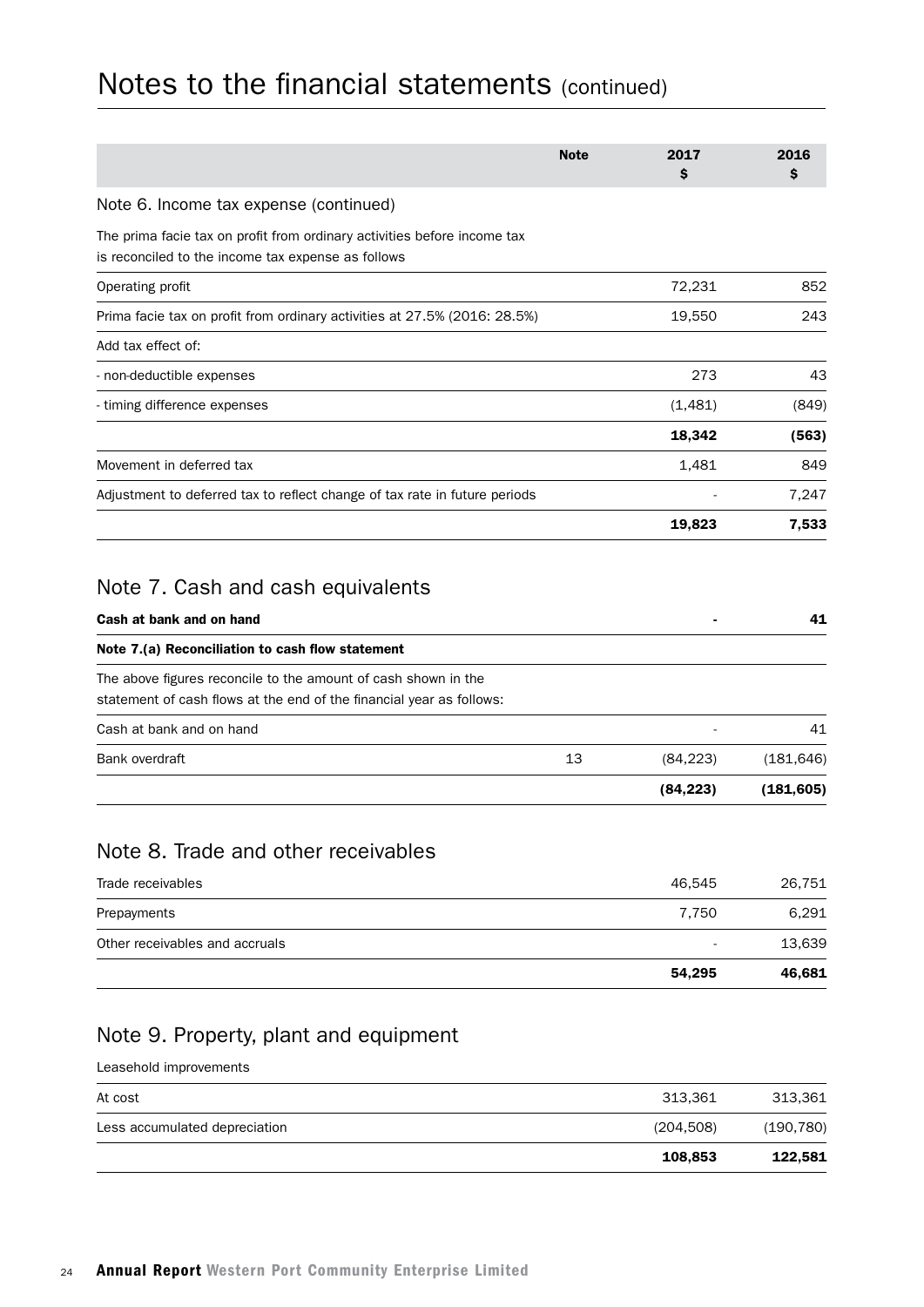|                                                                 | 2017<br>\$ | 2016<br>\$ |
|-----------------------------------------------------------------|------------|------------|
| Note 9. Property, plant and equipment (continued)               |            |            |
| Plant and equipment                                             |            |            |
| At cost                                                         | 1,000      | 1,000      |
| Less accumulated depreciation                                   | (756)      | (675)      |
|                                                                 | 244        | 325        |
| Computer equipment                                              |            |            |
| At cost                                                         | 3,306      | 1,561      |
| Less accumulated depreciation                                   | (2, 127)   | (1,531)    |
|                                                                 | 1,179      | 30         |
| Furniture and fittings                                          |            |            |
| At cost                                                         | 2,143      | 2,143      |
| Less accumulated depreciation                                   | (1,892)    | (1,824)    |
|                                                                 | 251        | 319        |
| <b>Total written down amount</b>                                | 110,527    | 123,255    |
| <b>Movements in carrying amounts:</b>                           |            |            |
| Leasehold improvements                                          |            |            |
| Carrying amount at beginning                                    | 122,581    | 136,516    |
| Additions                                                       |            |            |
| Disposals                                                       |            |            |
| Less: depreciation expense                                      | (13, 728)  | (13, 935)  |
| <b>Carrying amount at end</b>                                   | 108,853    | 122,581    |
| Plant and equipment, furniture and fittings, computer equipment |            |            |
| Carrying amount at beginning                                    | 674        | 905        |
| Additions                                                       | 1,746      |            |
| Disposals                                                       |            |            |
| Less: depreciation expense                                      | (746)      | (231)      |
| Carrying amount at end                                          | 1,674      | 674        |
| Total written down amount                                       | 110,527    | 123,255    |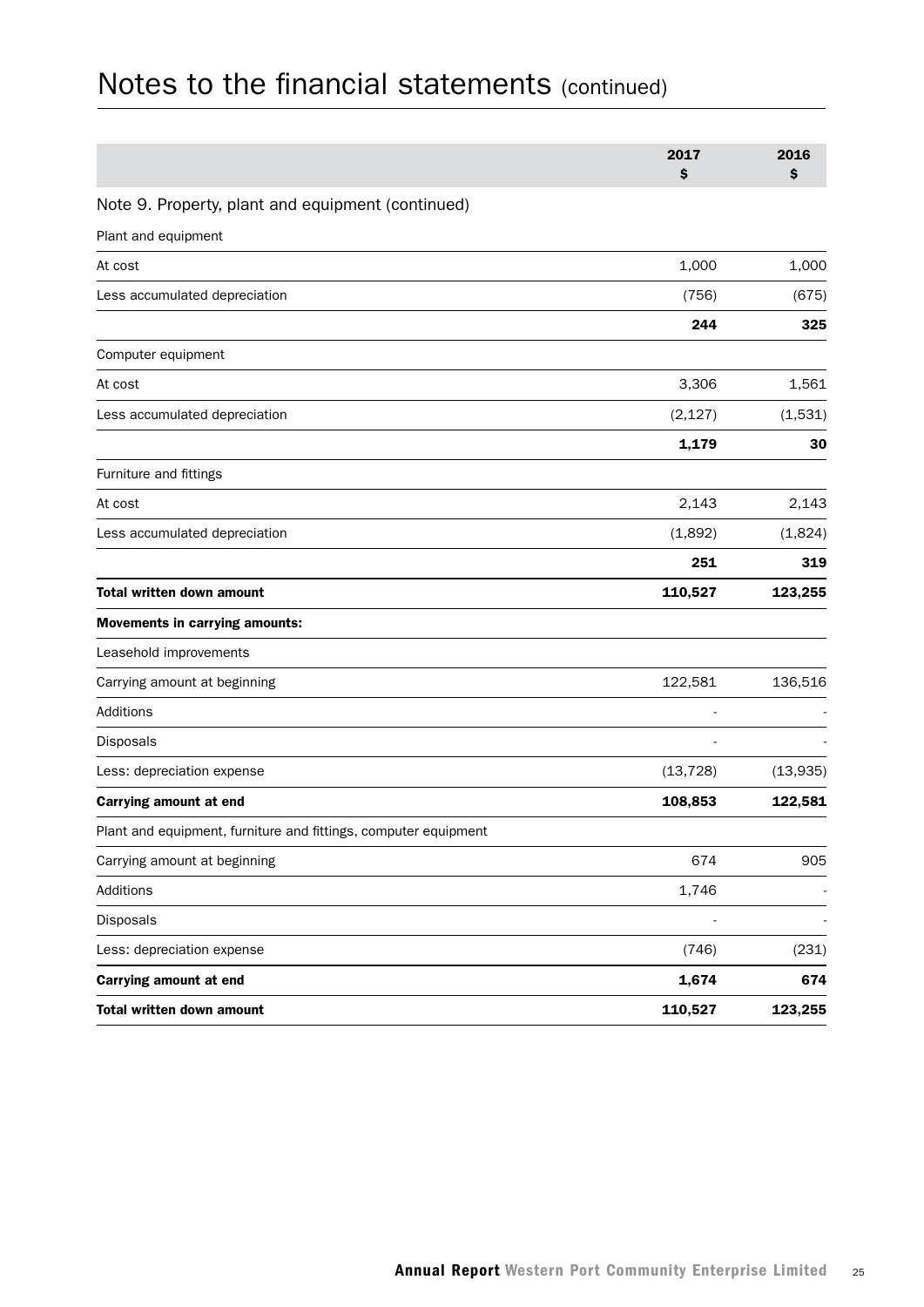|                                     | 2017<br>\$ | 2016<br>\$ |
|-------------------------------------|------------|------------|
| Note 10. Intangible assets          |            |            |
| Franchise fee                       |            |            |
| At cost                             | 21,537     | 21,537     |
| Less: accumulated amortisation      | (19, 230)  | (16, 922)  |
|                                     | 2,307      | 4,615      |
| Renewal processing fee              |            |            |
| At cost                             | 57,684     | 57,684     |
| Less: accumulated amortisation      | (46, 147)  | (34, 610)  |
|                                     | 11,537     | 23,074     |
| Other intangible assets             |            |            |
| At cost                             | 10,409     | 10,409     |
| Less: accumulated impairment losses | (10, 409)  | (10, 409)  |
|                                     |            |            |
| <b>Total written down amount</b>    | 13,844     | 27,689     |

## Note 11. Tax

| Movement in deferred tax charged to Statement of Profit or Loss<br>and Other Comprehensive Income | 19,823  | 7,533   |
|---------------------------------------------------------------------------------------------------|---------|---------|
| Net deferred tax asset                                                                            | 179,475 | 199,298 |
|                                                                                                   | 179,475 | 199,298 |
| - tax losses carried forward                                                                      | 173,189 | 191,531 |
| - employee provisions                                                                             | 5,544   | 6,813   |
| - accruals                                                                                        | 742     | 954     |
| Deferred tax assets                                                                               |         |         |

## Note 12. Trade and other payables

#### Current:

|                              | 52.568 | 41.762 |
|------------------------------|--------|--------|
| Other creditors and accruals | 37.120 | 37,629 |
| Trade creditors              | 15.448 | 4,133  |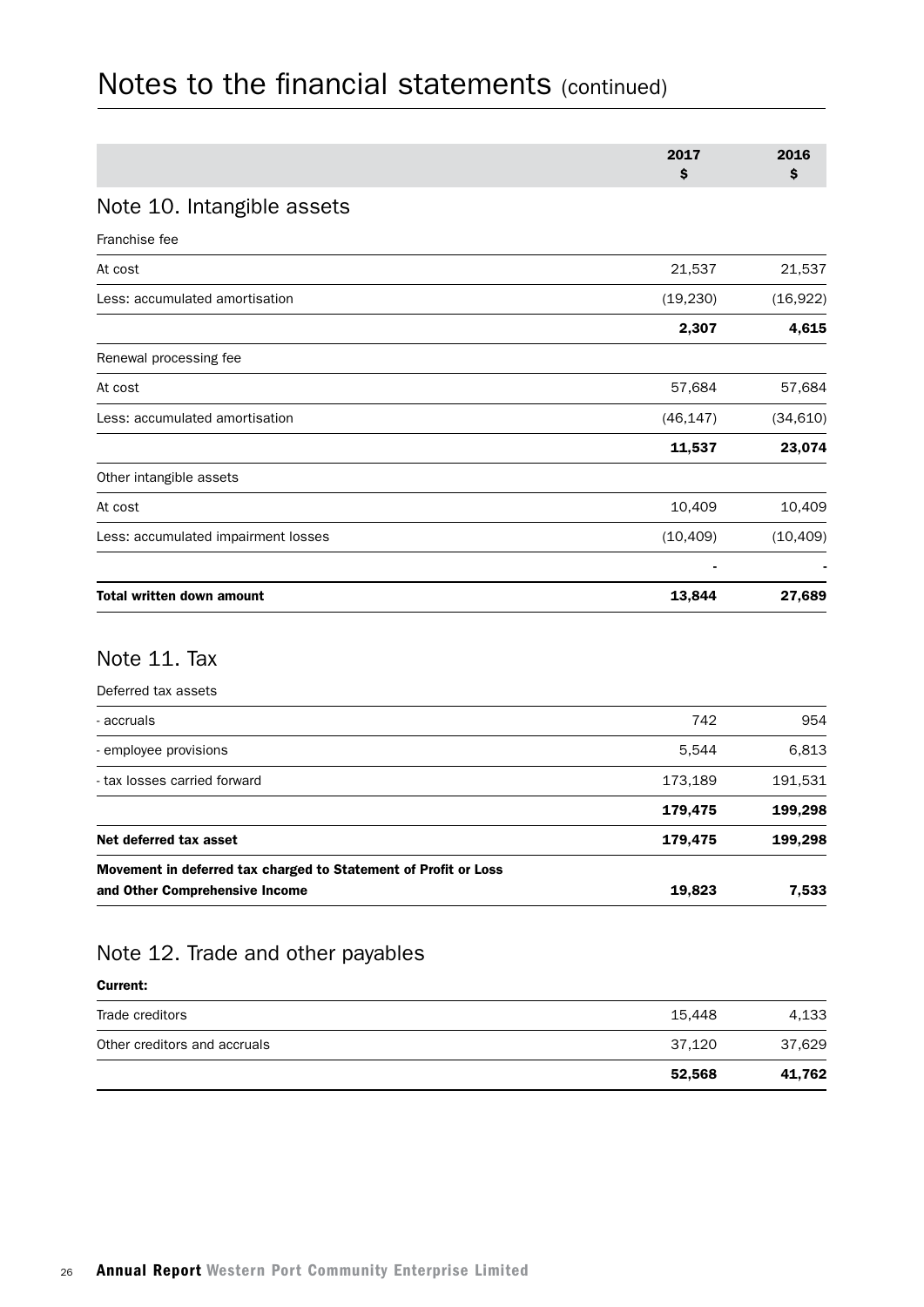|                                                                                                                                                                                                                                                                                                   | <b>Note</b>             | 2017   | 2016    |
|---------------------------------------------------------------------------------------------------------------------------------------------------------------------------------------------------------------------------------------------------------------------------------------------------|-------------------------|--------|---------|
| Note 13. Borrowings                                                                                                                                                                                                                                                                               |                         | \$     | \$      |
| <b>Non-Current:</b>                                                                                                                                                                                                                                                                               |                         |        |         |
| <b>Bank overdrafts</b>                                                                                                                                                                                                                                                                            | $\overline{\mathbf{z}}$ | 84,223 | 181,646 |
| The bank overdraft has an approved limit of \$150,000. Interest on the<br>bank overdraft is calculated using a variable rate. The bank overdraft is<br>secured by a Registered First Company Debenture Mortgage from<br>Western Port Community Enterprises Limited. Current interest rate is 3.8% |                         |        |         |
| Note 14. Provisions                                                                                                                                                                                                                                                                               |                         |        |         |
| Current:                                                                                                                                                                                                                                                                                          |                         |        |         |
| <b>Provision for annual leave</b>                                                                                                                                                                                                                                                                 |                         | 9,563  | 11,310  |
| <b>Non-Current:</b>                                                                                                                                                                                                                                                                               |                         |        |         |
| Provision for long service leave                                                                                                                                                                                                                                                                  |                         | 10,597 | 13,464  |

## Note 15. Contributed equity

|                                                    | 769.898  | 769.898  |
|----------------------------------------------------|----------|----------|
| Less: equity raising expenses                      | (11.864) | (11.864) |
| 781,762 ordinary shares fully paid (2016: 781,762) | 781.762  | 781.762  |

#### Rights attached to shares

#### (a) Voting rights

Subject to some limited exceptions, each member has the right to vote at a general meeting.

On a show of hands or a poll, each member attending the meeting (whether they are attending the meeting in person or by attorney, corporate representative or proxy) has one vote, regardless of the number of shares held. However, where a person attends a meeting in person and is entitled to vote in more than one capacity (for example, the person is a member and has also been appointed as proxy for another member) that person may only exercise one vote on a show of hands. On a poll, that person may exercise one vote as a member and one vote for each other member that person represents as duly appointed attorney, corporate representative or proxy.

The purpose of giving each member only one vote, regardless of the number of shares held, is to reflect the nature of the company as a community based company, by providing that all members of the community who have contributed to the establishment and ongoing operation of the **Community Bank®** branch have the same ability to influence the operation of the company.

(b) Dividends

Generally, dividends are payable to members in proportion to the amount of the share capital paid up on the shares held by them, subject to any special rights and restrictions for the time being attaching to shares. The franchise agreement with Bendigo and Adelaide Bank Limited contains a limit on the level of profits or funds that may be distributed to shareholders. There is also a restriction on the payment of dividends to certain shareholders if they have a prohibited shareholding interest (see below).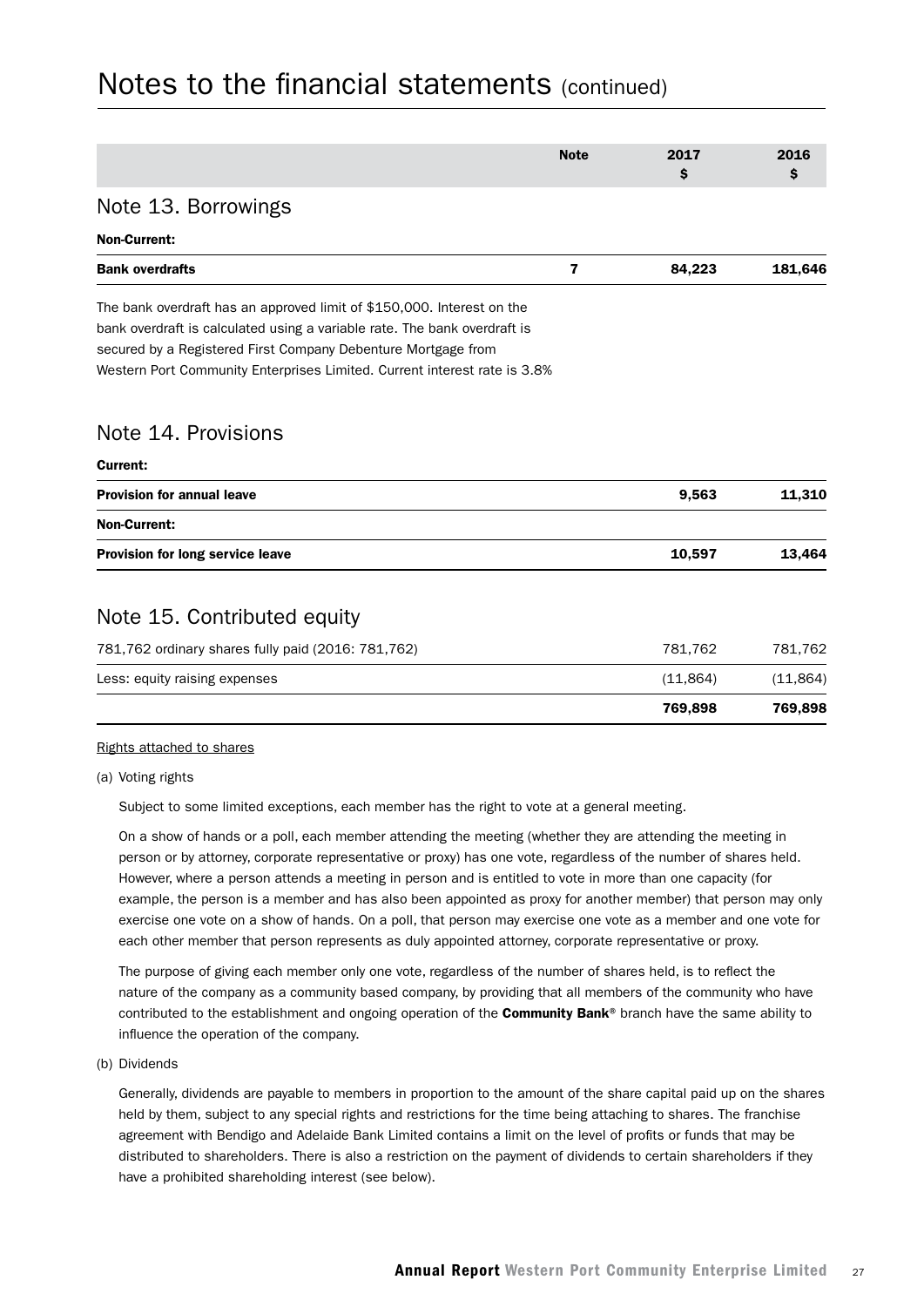#### Note 15. Contributed equity (continued)

(c) Transfer

Generally, ordinary shares are freely transferable. However, the directors have a discretion to refuse to register a transfer of shares.

Subject to the foregoing, shareholders may transfer shares by a proper transfer effected in accordance with the company's constitution and the Corporations Act 2001.

#### Prohibited shareholding interest

A person must not have a prohibited shareholding interest in the company.

In summary, a person has a prohibited shareholding interest if any of the following applies:

- They control or own 10% or more of the shares in the company (the "10% limit").
- In the opinion of the board they do not have a close connection to the community or communities in which the company predominantly carries on business (the "close connection test").
- Where the person is a shareholder, after the transfer of shares in the company to that person the number of shareholders in the company is (or would be) lower than the base number (the "base number test"). The base number is 190. As at the date of this report, the company had 211 shareholders.

As with voting rights, the purpose of this prohibited shareholding provision is to reflect the community-based nature of the company.

Where a person has a prohibited shareholding interest, the voting and dividend rights attaching to the shares in which the person (and his or her associates) have a prohibited shareholding interest, are suspended.

The board has the power to request information from a person who has (or is suspected by the board of having) a legal or beneficial interest in any shares in the company or any voting power in the company, for the purpose of determining whether a person has a prohibited shareholding interest. If the board becomes aware that a member has a prohibited shareholding interest, it must serve a notice requiring the member (or the member's associate) to dispose of the number of shares the board considers necessary to remedy the breach. If a person fails to comply with such a notice within a specified period (that must be between three and six months), the board is authorised to sell the specified shares on behalf of that person. The holder will be entitled to the consideration from the sale of the shares, less any expenses incurred by the board in selling or otherwise dealing with those shares.

In the constitution, members acknowledge and recognise that the exercise of the powers given to the board may cause considerable disadvantage to individual members, but that such a result may be necessary to enforce the prohibition.

| Balance at the end of the financial year                    | (568, 708) | (621, 116) |
|-------------------------------------------------------------|------------|------------|
| Net profit/(loss) from ordinary activities after income tax | 52,408     | (6,681)    |
| Balance at the beginning of the financial year              | (621, 116) | (614, 435) |
| Note 16. Accumulated losses                                 |            |            |
|                                                             | 2017<br>\$ | 2016<br>Ş  |
|                                                             |            |            |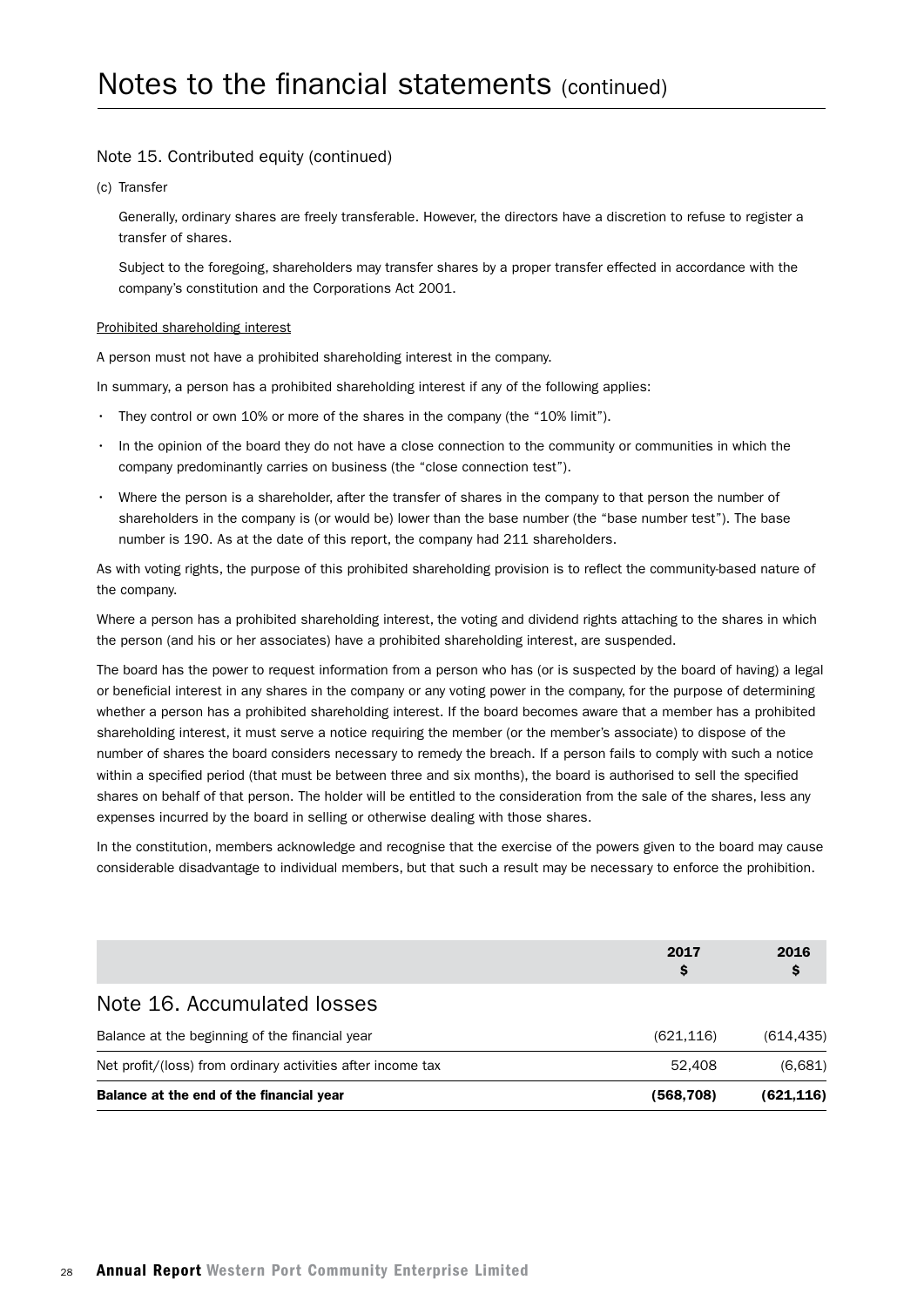|                                                                                                                              | 2017<br>\$ | 2016<br>s |
|------------------------------------------------------------------------------------------------------------------------------|------------|-----------|
| Note 17. Statement of cash flows                                                                                             |            |           |
| Reconciliation of profit/(loss) from ordinary activities after tax to net cash<br>provided by/(used in) operating activities |            |           |
| Profit/(loss) from ordinary activities after income tax                                                                      | 52,408     | (6,681)   |
| Non cash items:                                                                                                              |            |           |
| - depreciation                                                                                                               | 14,474     | 14,164    |
| - amortisation                                                                                                               | 13,844     | 13,844    |
| Changes in assets and liabilities:                                                                                           |            |           |
| - increase in receivables                                                                                                    | (7,614)    | (25, 436) |
| - decrease in other assets                                                                                                   | 19,823     | 7,533     |
| - increase/(decrease) in payables                                                                                            | 10,807     | (8,809)   |
| - decrease in provisions                                                                                                     | (4,614)    | (1,650)   |
| Net cash flows provided by/(used in) operating activities                                                                    | 99,128     | (7,035)   |
| Note 18. Leases                                                                                                              |            |           |
| Operating lease commitments                                                                                                  |            |           |
| Non-cancellable operating leases contracted for but not capitalised<br>in the financial statements                           |            |           |
| Payable - minimum lease payments:                                                                                            |            |           |
| - not later than 12 months                                                                                                   | 48,502     | 48,502    |
| - between 12 months and 5 years                                                                                              |            | 50,203    |
| greater than 5 years                                                                                                         |            |           |
|                                                                                                                              | 48,502     | 98,705    |

The operating lease is a non-cancellable lease with a five-year term which finishes at the end of June 2018. There is one five-year option remaining. Rent is payable monthly in advance.

## Note 19. Auditor's remuneration

Amounts received or due and receivable by the auditor of the company for:

|                             | 7.890 | 7,655 |
|-----------------------------|-------|-------|
| - non audit services        | 1,805 | 1,800 |
| - share registry services   | 1,885 | 1,755 |
| - audit and review services | 4.200 | 4,100 |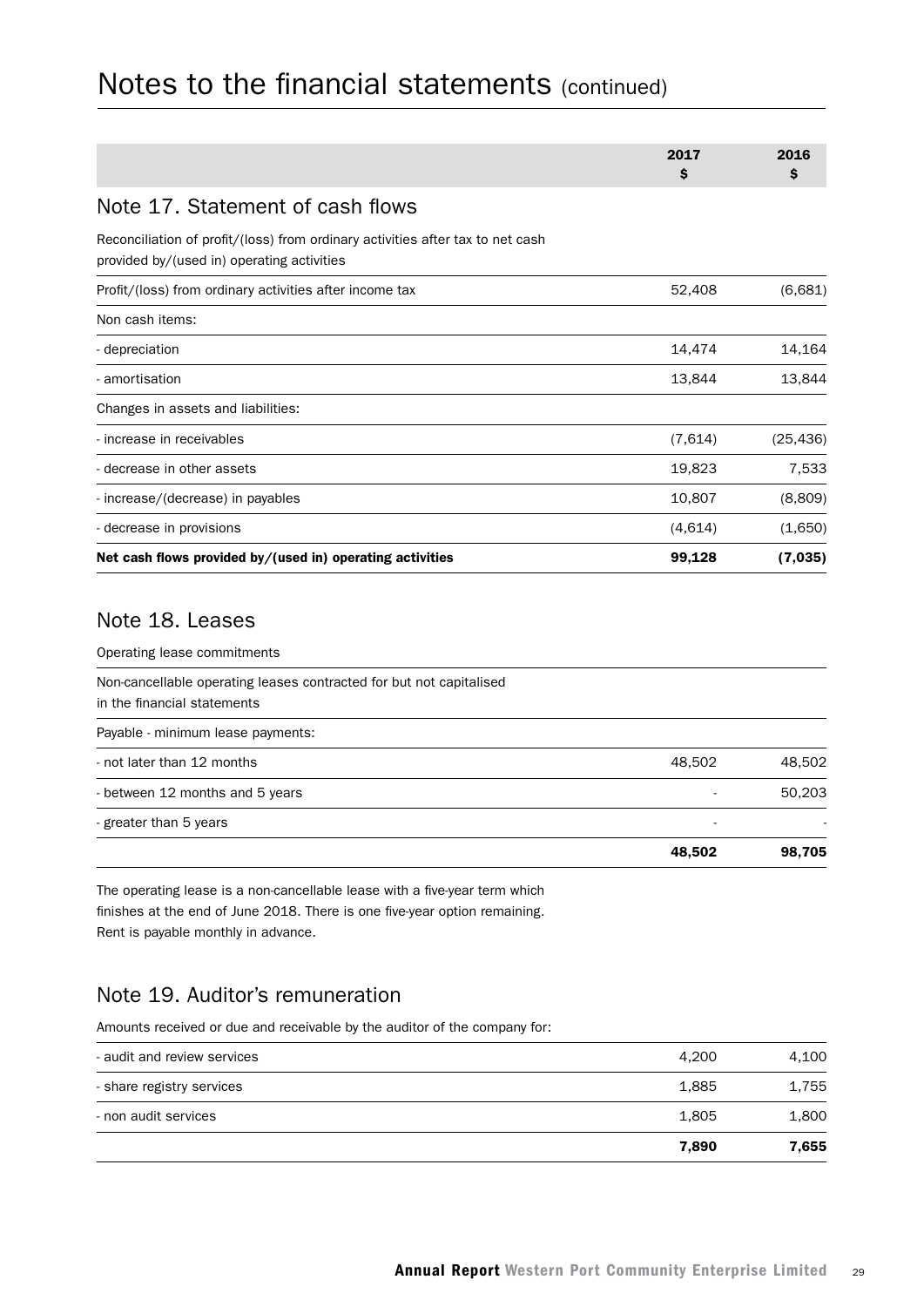### Note 20. Director and related party disclosures

The names of directors who have held office during the financial year are:

Victor Charles Rodwell John Thomas Crough Stephen Robert Dowling Trevor Donald Coleman Dominic Anthony Tallon Andrew Venturini Warren Bray Cecil Karen Maree Mann (Appointed 31 May 2017) Pamela Elizabeth Ford (Resigned 23 November 2016) Aled Francis Roberts (Resigned 23 November 2016) Paul John Hanson (Resigned 5 October 2016)

No director or related entity has entered into a material contract with the company. No director's fees have been paid as the positions are held on a voluntary basis.

|                                                   | 2017   | 2016   |
|---------------------------------------------------|--------|--------|
| <b>Directors' Shareholdings</b>                   |        |        |
| <b>Victor Charles Rodwell</b>                     | 50,001 | 50,001 |
| John Thomas Crough                                |        |        |
| Stephen Robert Dowling                            | 10,000 | 10,000 |
| Trevor Donald Coleman                             |        |        |
| Dominic Anthony Tallon                            |        |        |
| Andrew Venturini                                  | 20,000 | 20,000 |
| Warren Bray Cecil                                 |        |        |
| Karen Maree Mann (Appointed 31 May 2017)          |        |        |
| Pamela Elizabeth Ford (Resigned 23 November 2016) | 1,001  | 1,001  |
| Aled Francis Roberts (Resigned 23 November 2016)  |        |        |
| Paul John Hanson (Resigned 5 October 2016)        | ٠      |        |

There was no movement in directors' shareholdings during the year.

### Note 21. Key management personnel disclosures

No director of the company receives remuneration for services as a company director or committee member.

There are no executives within the company whose remuneration is required to be disclosed.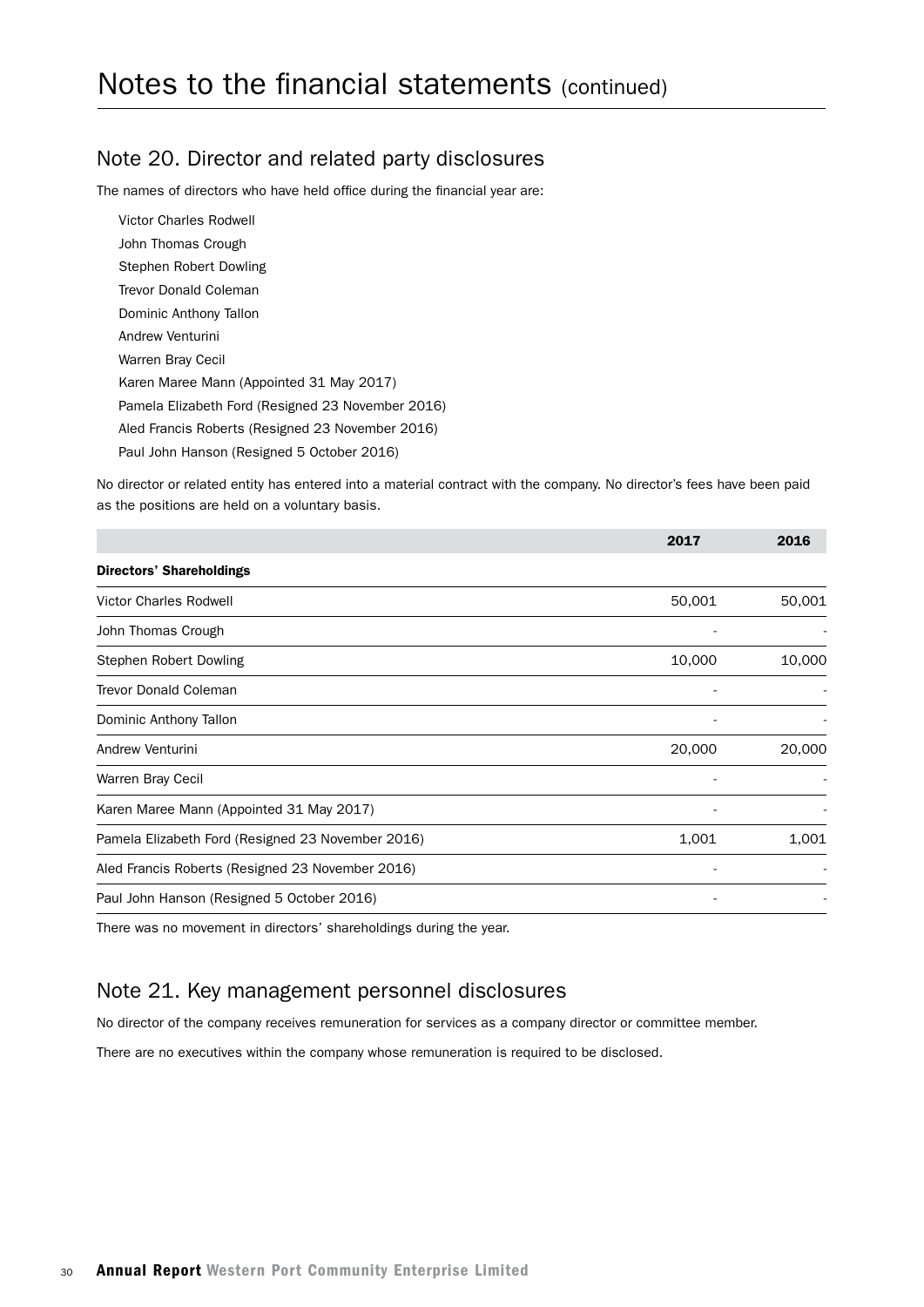|                                                                                                                        | 2017<br>\$    | 2016<br>Ş     |
|------------------------------------------------------------------------------------------------------------------------|---------------|---------------|
| Note 22. Earnings per share                                                                                            |               |               |
| (a) Profit/(loss) attributable to the ordinary equity holders of the company used<br>in calculating earnings per share | 52,408        | (6,681)       |
|                                                                                                                        | <b>Number</b> | <b>Number</b> |
| (b) Weighted average number of ordinary shares used as the denominator<br>in calculating basic earnings per share      | 781.762       | 781.762       |

### Note 23. Events occurring after the reporting date

There have been no events after the end of the financial year that would materially affect the financial statements.

## Note 24. Contingent liabilities and contingent assets

There were no contingent liabilities or contingent assets at the date of this report to affect the financial statements.

### Note 25. Segment reporting

The economic entity operates in the service sector where it facilitates Community Bank® services in Hastings, Victoria pursuant to a franchise agreement with Bendigo and Adelaide Bank Limited.

## Note 26. Registered office/Principal place of business

The entity is a company limited by shares, incorporated and domiciled in Australia. The registered office and principal place of business is:

2 High Street 88 High Street Hastings VIC 3915 Hastings VIC 3915

Registered Office **Principal Place of Business**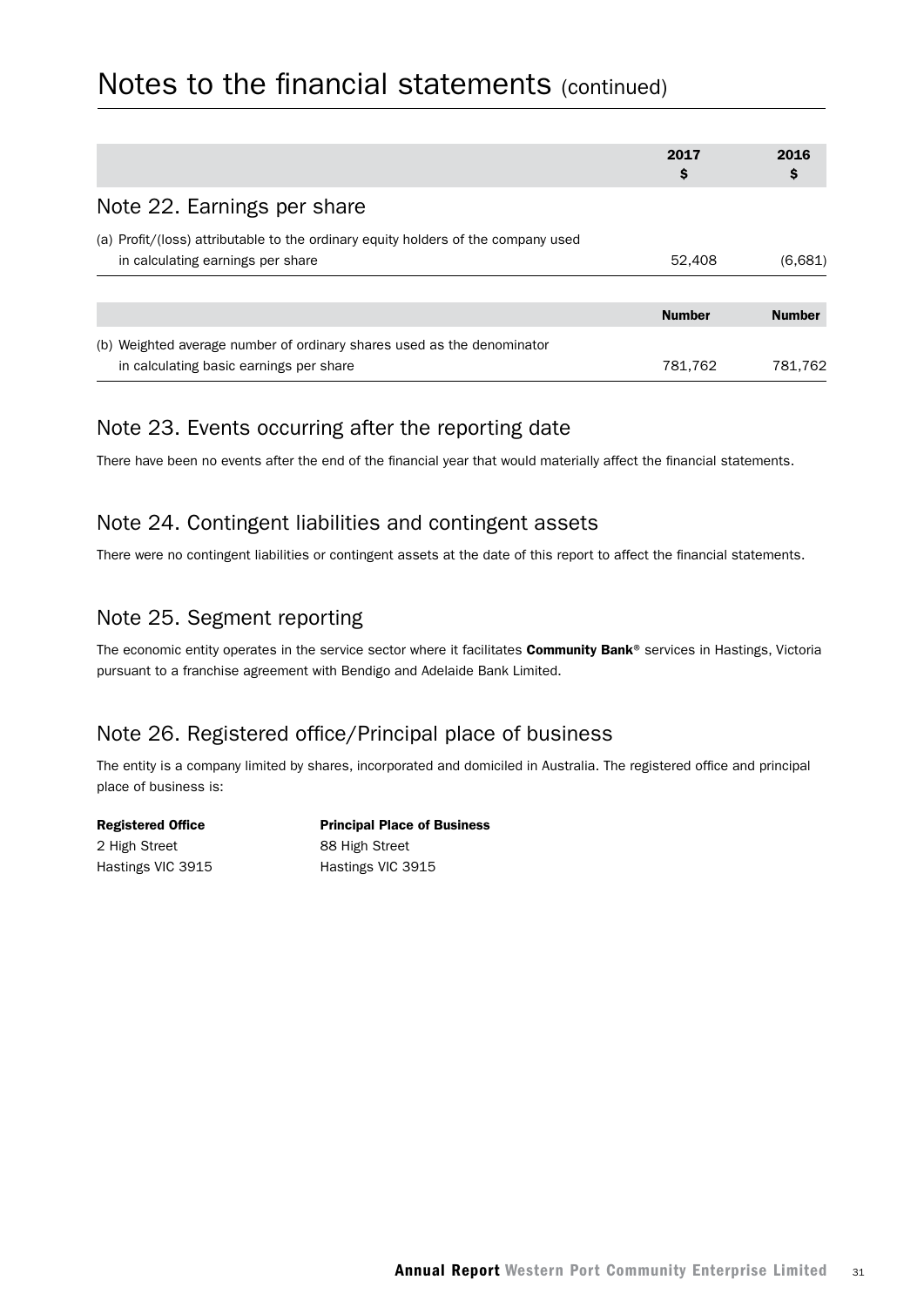## Note 27. Financial instruments

#### Financial Instrument Composition and Maturity Analysis

The table below reflects the undiscounted contractual settlement terms for all financial instruments, as well as the settlement period for instruments with a fixed period of maturity and interest rate.

|                                        |            |                | <b>Fixed interest rate maturing in</b> |                   |            |              |            |            | <b>Non interest</b> |                          | Weighted  |           |
|----------------------------------------|------------|----------------|----------------------------------------|-------------------|------------|--------------|------------|------------|---------------------|--------------------------|-----------|-----------|
| <b>Floating interest</b>               |            | 1 year or less |                                        | Over 1 to 5 years |            | Over 5 years |            | bearing    |                     | average                  |           |           |
| <b>Financial</b><br><i>instrument</i>  | 2017<br>\$ | 2016<br>\$     | 2017<br>\$                             | 2016<br>\$        | 2017<br>\$ | 2016<br>\$   | 2017<br>\$ | 2016<br>\$ | 2017<br>\$          | 2016<br>\$               | 2017<br>% | 2016<br>% |
| <b>Financial</b><br>assets             |            |                |                                        |                   |            |              |            |            |                     |                          |           |           |
| Cash<br>and cash<br>equivalents        |            | -              | -                                      |                   |            |              |            |            |                     | 41                       | Nil       | Nil       |
| Receivables                            |            |                | -                                      |                   |            |              |            |            | 46,545              | 26,751                   | N/A       | N/A       |
| <b>Financial</b><br><b>liabilities</b> |            |                |                                        |                   |            |              |            |            |                     |                          |           |           |
| Interest<br>bearing<br>liabilities     | 84,223     | 181,646        | -                                      |                   |            |              |            |            |                     | $\overline{\phantom{a}}$ | 4.50      | 4.15      |
| Payables                               |            |                |                                        |                   |            |              |            |            | 15,448              | 4,133                    | N/A       | N/A       |

#### Net Fair Values

The net fair values of financial assets and liabilities approximate the carrying values as disclosed in the balance sheet. The company does not have any unrecognised financial instruments at the year end.

#### Credit Risk

The maximum exposure to credit risk at balance date to recognised financial assets is the carrying amount of those assets as disclosed in the balance sheet and notes to the financial statements.

There are no material credit risk exposures to any single debtor or group of debtors under financial instruments entered into by the economic entity.

#### Interest Rate Risk

Interest rate risk refers to the risk that the value of a financial instrument or cash flows associated with the instrument will fluctuate due to changes in market interest rates. Interest rate risk arises from the interest bearing financial assets and liabilities in place subject to variable interest rates, as outlined above.

#### **Sensitivity Analysis**

The company has performed sensitivity analysis relating to its exposure to interest rate risk at balance date. This sensitivity analysis demonstrates the effect on the current year results and equity which could result from a change in interest rates.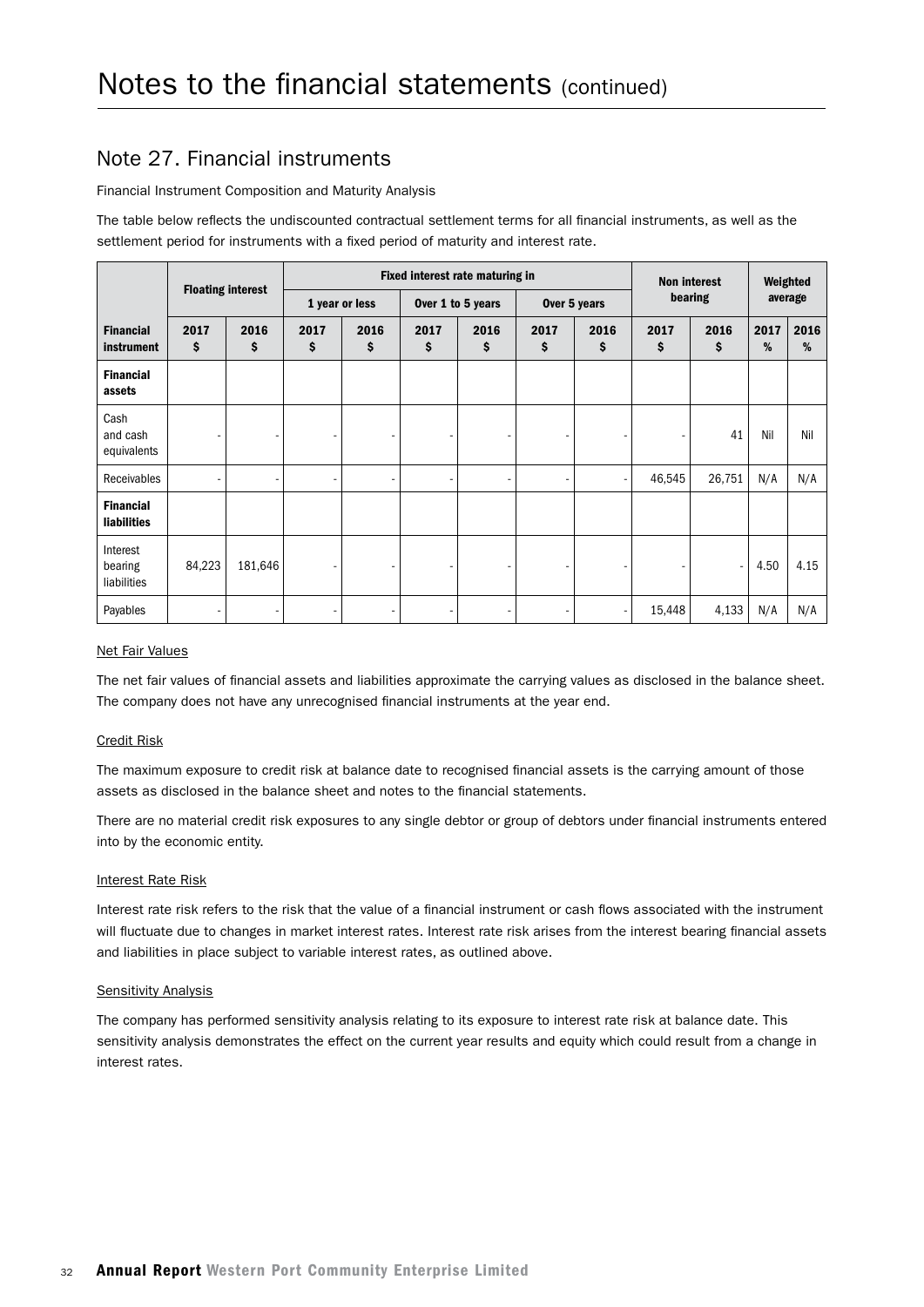#### Note 27. Financial instruments (continued)

#### Sensitivity Analysis (continued)

As at 30 June 2017, the effect on profit and equity as a result of changes in interest rate, with all other variables remaining constant would be as follows:

|                                 | 2017<br>\$ | 2016    |
|---------------------------------|------------|---------|
| Change in profit/(loss)         |            |         |
| Increase in interest rate by 1% | (842)      | (1,816) |
| Decrease in interest rate by 1% | 842        | 1,816   |
| Change in equity                |            |         |
| Increase in interest rate by 1% | (842)      | (1,816) |
| Decrease in interest rate by 1% | 842        | 1,816   |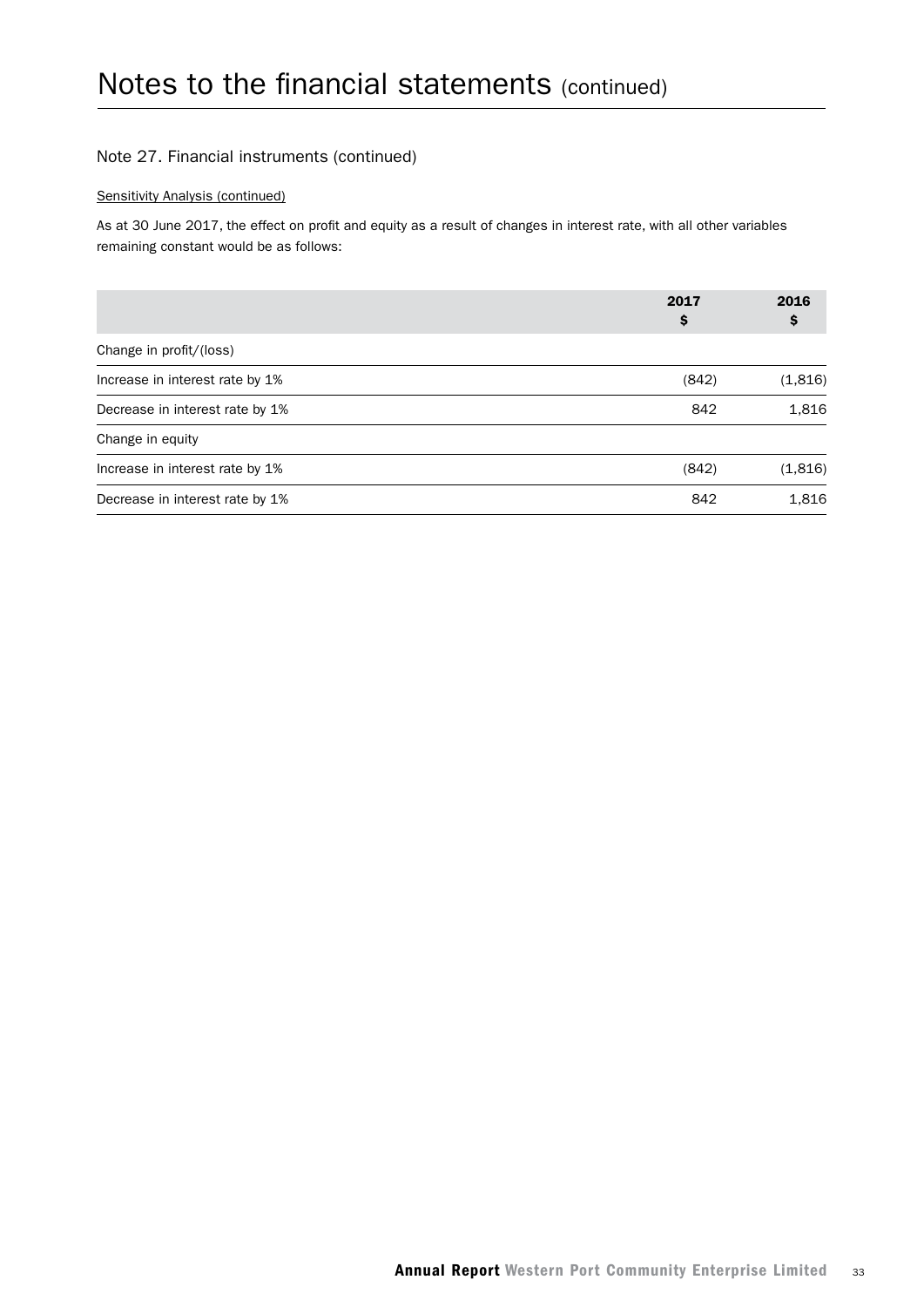## Directors' declaration

In accordance with a resolution of the directors of Western Port Community Enterprise Limited, we state that:

In the opinion of the directors:

- (a) the financial statements and notes of the company are in accordance with the Corporations Act 2001, including:
	- (i) giving a true and fair view of the company's financial position as at 30 June 2017 and of its performance for the financial year ended on that date; and
	- (ii) complying with Accounting Standards, the Corporations Regulations 2001 and other mandatory professional reporting requirements; and
- (b) there are reasonable grounds to believe that the company will be able to pay its debts as and when they become due and payable.
- (c) the audited remuneration disclosures set out in the remuneration report section of the directors' report comply with Accounting Standard AASB124 Related Party Disclosures and the Corporations Regulations 2001.

This declaration is made in accordance with a resolution of the board of directors.

Victor Charles Rodwell, Chairman

Signed on the 5th of September 2017.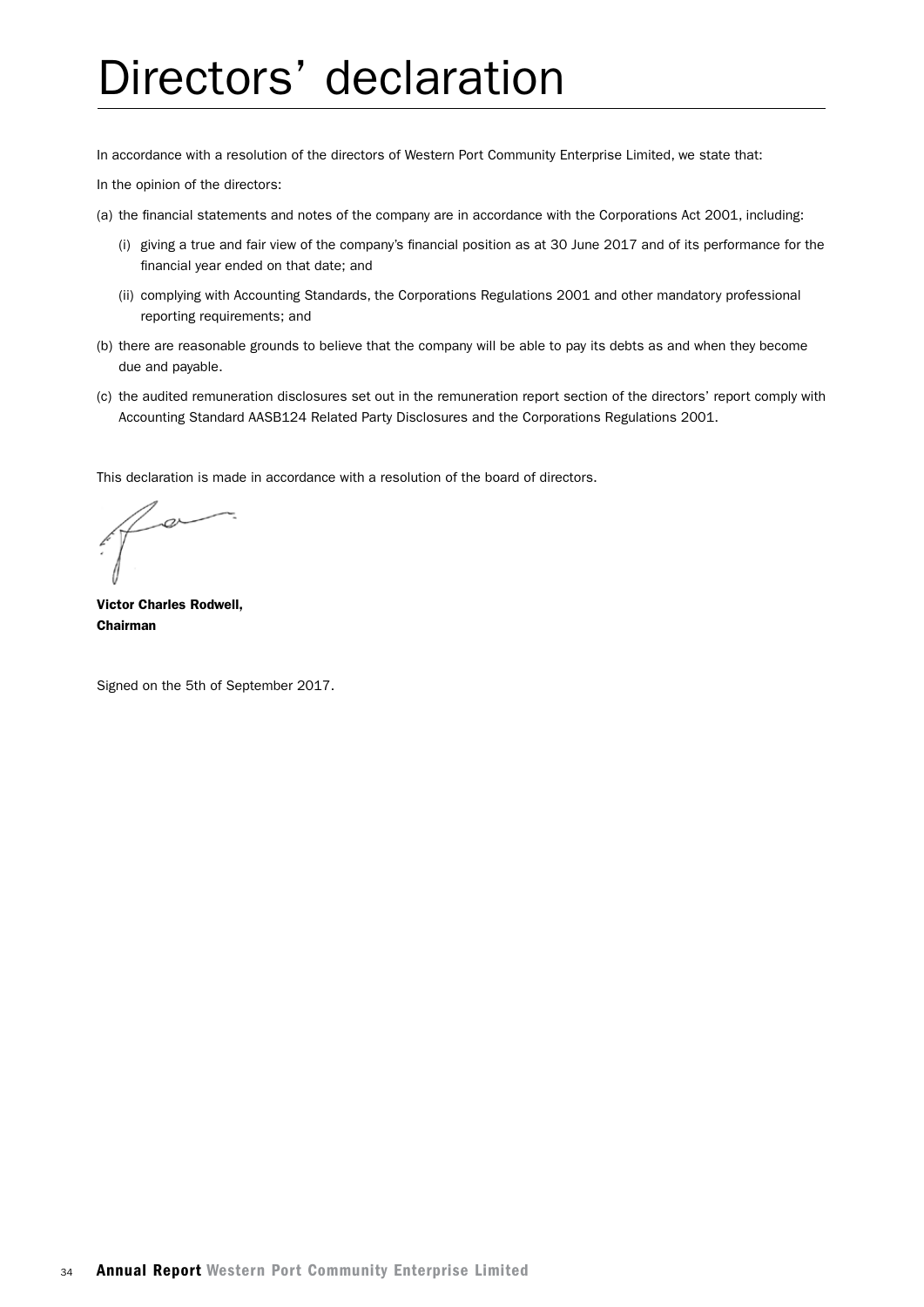## Independent audit report



**Chartered Accountants** 

61 Bull Street, Bendigo 3550 PO Box 454, Bendigo 3552 03 5443 0344 afsbendigo.com.au

#### Independent auditor's report to the members of Western Port Community **Enterprise Limited**

#### Report on the audit of the financial statements

#### Our opinion

In our opinion, the financial report of Western Port Community Enterprise Limited is in accordance with the Corporations Act 2001, including:

- i. giving a true and fair view of the company's financial position as at 30 June 2017 and of its performance for the year ended on that date; and
- ii. complying with Australian Accounting Standards.

#### What we have audited

Western Port Community Enterprise Limited's (the company) financial report comprises the:

- $\checkmark$  Statement of profit or loss and other comprehensive income
- $\checkmark$  Balance sheet
- $\checkmark$  Statement of changes in equity
- $\checkmark$  Statement of cash flows
- $\checkmark$  Notes comprising a summary of significant accounting policies and other explanatory notes
- $\checkmark$  The directors' declaration of the entity.

#### **Basis for opinion**

We conducted our audit in accordance with Australian Auditing Standards. Our responsibilities under those standards are further described in the Auditor's Responsibilities for the Audit of the Financial Report section of our report.

In conducting our audit, we have complied with the independence requirements of the Corporations Act 2001. We are independent of the Company in accordance with the auditor independence requirements of the Corporations Act 2001 and the ethical requirements of the Accounting Professional and Ethical Standards Board's APES 110 Code of Ethics for Professional Accountants (the Code) that are relevant to our audit of the financial report in Australia. We have also fulfilled our other ethical responsibilities in accordance with the Code.

We believe that the audit evidence we have obtained is sufficient and appropriate to provide a basis for our audit opinion.

#### Other information

The company usually prepares an annual report that will include the financial statements, directors' report and declaration and our independence declaration and audit report (the financial report). The annual report may also include "other information" on the entity's operations and financial results and financial position as set out in the financial report, typically in a Chairman's report and Manager's report, and reports covering governance and shareholder matters.

> Taxation | Audit | Business Services Liability limited by a scheme approved under Professio I Standards Le islation, ABN 51 061 795 337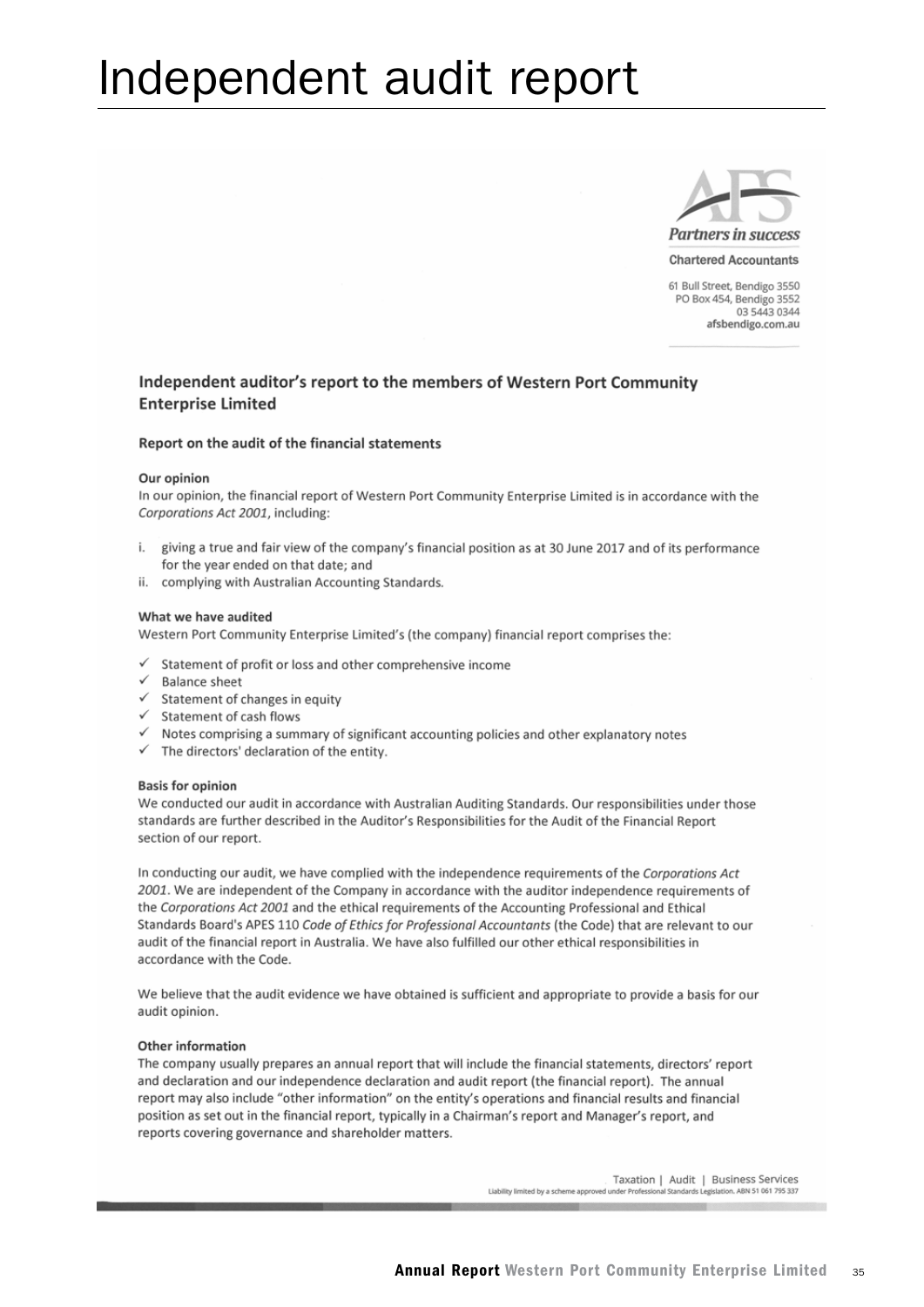The directors are responsible for the other information. The annual report is expected to be made available to us after the date of this auditor's report.

Our opinion on the financial report does not cover the other information and accordingly we will not express any form of assurance conclusion thereon.

Our responsibility is to read the other information identified above when it becomes available and, in doing so, consider whether the other information is materially inconsistent with the financial report or our knowledge obtained in the audit, or otherwise appears to be materially misstated.

If we identify that a material inconsistency appears to exist when we read the annual report (or become aware that the other information appears to be materially misstated), we will discuss the matter with the directors and where we believe that a material misstatement of the other information exists, we will request management to correct the other information.

#### Directors' responsibility for the financial report

The directors of the company are responsible for the preparation of the financial report so that it gives a true and fair view in accordance with Australian Accounting Standards and the Corporations Act 2001 and for such internal control as the directors determine is necessary to enable the preparation of the financial report that is free from material misstatement, whether due to fraud or error.

In preparing the financial report, the directors are responsible for assessing the company's ability to continue as a going concern, disclosing as applicable, matters related to going concern and using the going concern basis of accounting unless the directors either intend to liquidate the company or cease operations, or have no realistic alternative but to do so.

#### Auditor's responsibility for the audit of the financial report

Our objectives are to obtain reasonable assurance about whether the financial report as a whole is free from material misstatement, whether due to fraud or error, and to issue an auditor's report that includes our opinion. Reasonable assurance is a high level of assurance, but is not a guarantee that an audit conducted in accordance with the Australian Auditing Standards will always detect a material misstatement when it exists. Misstatement can arise from fraud or error and are considered material if, individually or in aggregate, they could reasonably be expected to influence the economic decisions of users taken on the basis of this financial report.

A further description of our responsibilities for the audit of the financial report is located at the Auditing and Assurance Standards Board website at: http://www.auasb.gov.au/home.aspx. This description forms part of our auditor's report.

**Andrew Frewin Stewart** 61 Bull Street, Bendigo, 3550 Dated: 5 September 2017

**David Hutchings Lead Auditor**